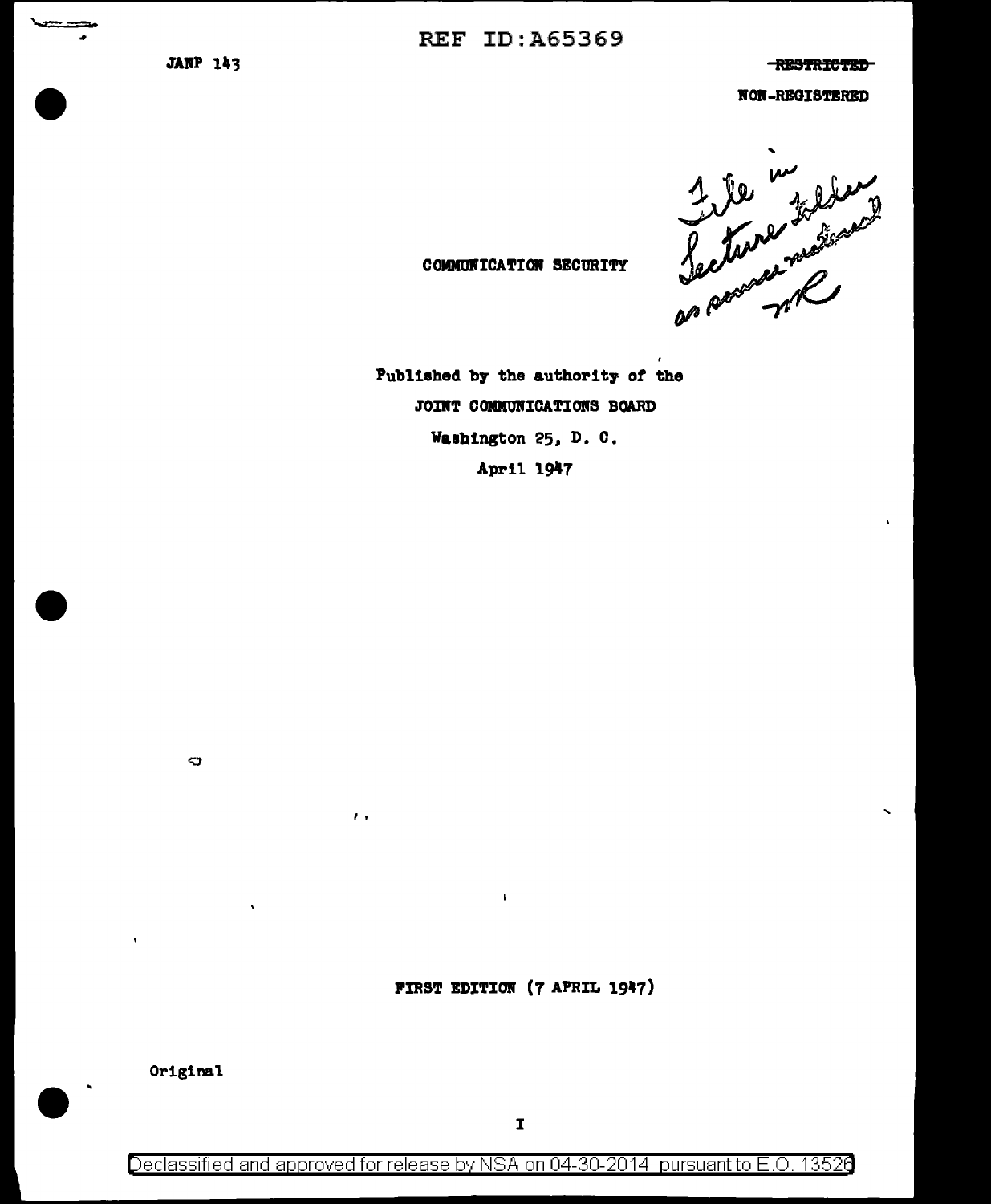RBOTRIOTED  $\overline{1}$ 

 $\mathbf{z}$  is

**JANP 143** 

#### THE JOINT CHIEFS OF STAFF

Washington 25, D. C.

Joint Communications Board

#### COMMUNICATION SECURITY  $(Short\;Title: JAMP\;143)$

 $\mathbf{L}$ This publication is effective on receipt.

? JANP 143 is a restricted non-registered publication and shall be safe-<br>guarded in accordance with current instructions for the safeguarding of restricted documents Periodic accounting is not required.

3. JANP 143 may not be carried in Aircraft for use therein.

4. Approved in principle by the Joint Deputy Chiefs of Staff and published by the authority of the

#### JOINT COMMUNICATIONS BOARD

Washington 25, D. C.

April 1947

E. H. PIERCE Captain, U.S. Navy

**GERALD CARLISIE** Lt. Col, Sig. C. U S Army

JOINT SECRETARIAT

"This document contains information affecting the national defense of<br>the United States within the meaning of the Espionage Act,  $5\cancel{0}$  U S. C.,<br>31 and 32, as amended Its transmission or the revelation of its contents<br>i

Original

 $\bullet$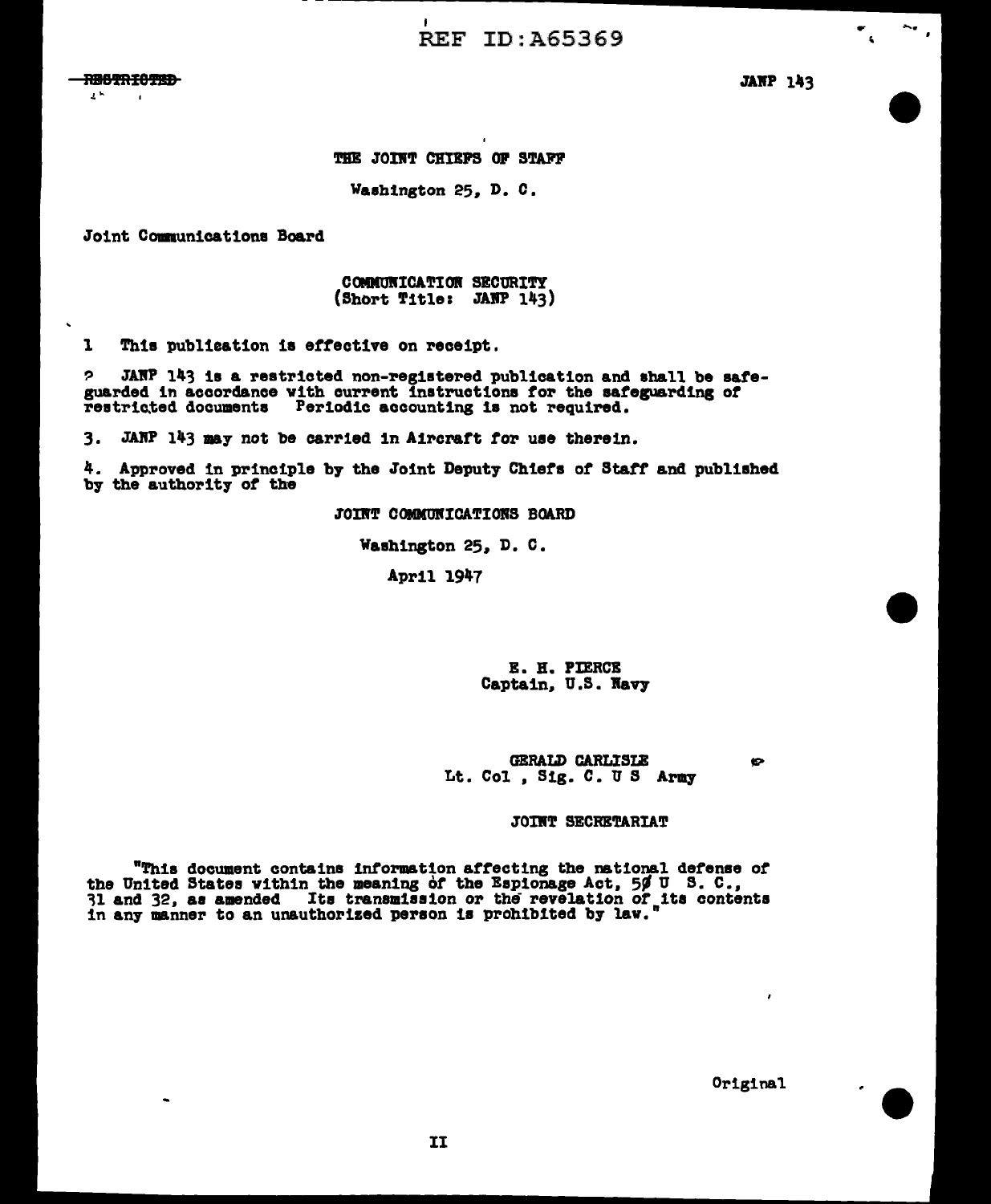### **RESTRICTED**

 $\bullet$ 

 $|\cdot$   $\cdot$ 

 $\bullet$ 

# **JANP 143**

U

| RECORD OF CORRECTIONS |                                            |  |  |                       |      |  |                                           |  |
|-----------------------|--------------------------------------------|--|--|-----------------------|------|--|-------------------------------------------|--|
|                       | Change, Dispatch, Letter or Hemorandum No. |  |  |                       | Date |  | By whom entered (signature, rank or rate, |  |
|                       |                                            |  |  |                       |      |  |                                           |  |
|                       |                                            |  |  |                       |      |  |                                           |  |
|                       |                                            |  |  |                       |      |  |                                           |  |
|                       |                                            |  |  |                       |      |  |                                           |  |
|                       |                                            |  |  |                       |      |  |                                           |  |
|                       |                                            |  |  |                       |      |  |                                           |  |
|                       |                                            |  |  |                       |      |  |                                           |  |
|                       |                                            |  |  |                       |      |  |                                           |  |
|                       |                                            |  |  |                       |      |  |                                           |  |
|                       |                                            |  |  |                       |      |  |                                           |  |
|                       |                                            |  |  |                       |      |  |                                           |  |
|                       |                                            |  |  | $\blacktriangleright$ |      |  |                                           |  |
|                       |                                            |  |  |                       |      |  |                                           |  |
|                       |                                            |  |  |                       |      |  |                                           |  |
|                       |                                            |  |  |                       |      |  |                                           |  |
|                       |                                            |  |  |                       |      |  |                                           |  |
|                       |                                            |  |  |                       |      |  |                                           |  |
|                       |                                            |  |  |                       |      |  |                                           |  |
|                       |                                            |  |  |                       |      |  |                                           |  |
|                       |                                            |  |  |                       |      |  |                                           |  |
|                       |                                            |  |  |                       |      |  |                                           |  |
|                       |                                            |  |  |                       |      |  |                                           |  |
|                       |                                            |  |  |                       |      |  |                                           |  |
|                       |                                            |  |  |                       |      |  |                                           |  |
|                       |                                            |  |  |                       |      |  |                                           |  |
|                       |                                            |  |  |                       |      |  |                                           |  |
|                       |                                            |  |  |                       |      |  |                                           |  |
|                       |                                            |  |  | $\blacksquare$        |      |  |                                           |  |
|                       |                                            |  |  |                       |      |  |                                           |  |
|                       |                                            |  |  |                       |      |  |                                           |  |
|                       |                                            |  |  | т                     |      |  |                                           |  |
|                       |                                            |  |  |                       |      |  |                                           |  |
|                       |                                            |  |  |                       |      |  |                                           |  |
|                       |                                            |  |  |                       |      |  |                                           |  |
|                       |                                            |  |  |                       |      |  |                                           |  |
|                       |                                            |  |  |                       |      |  |                                           |  |
|                       |                                            |  |  |                       |      |  |                                           |  |
|                       |                                            |  |  |                       |      |  |                                           |  |
|                       |                                            |  |  |                       |      |  |                                           |  |
|                       |                                            |  |  |                       |      |  |                                           |  |
|                       |                                            |  |  |                       |      |  |                                           |  |
|                       |                                            |  |  |                       |      |  |                                           |  |
|                       |                                            |  |  |                       |      |  |                                           |  |

Original

 $\overline{a}$ 

 $\mathbf{r}$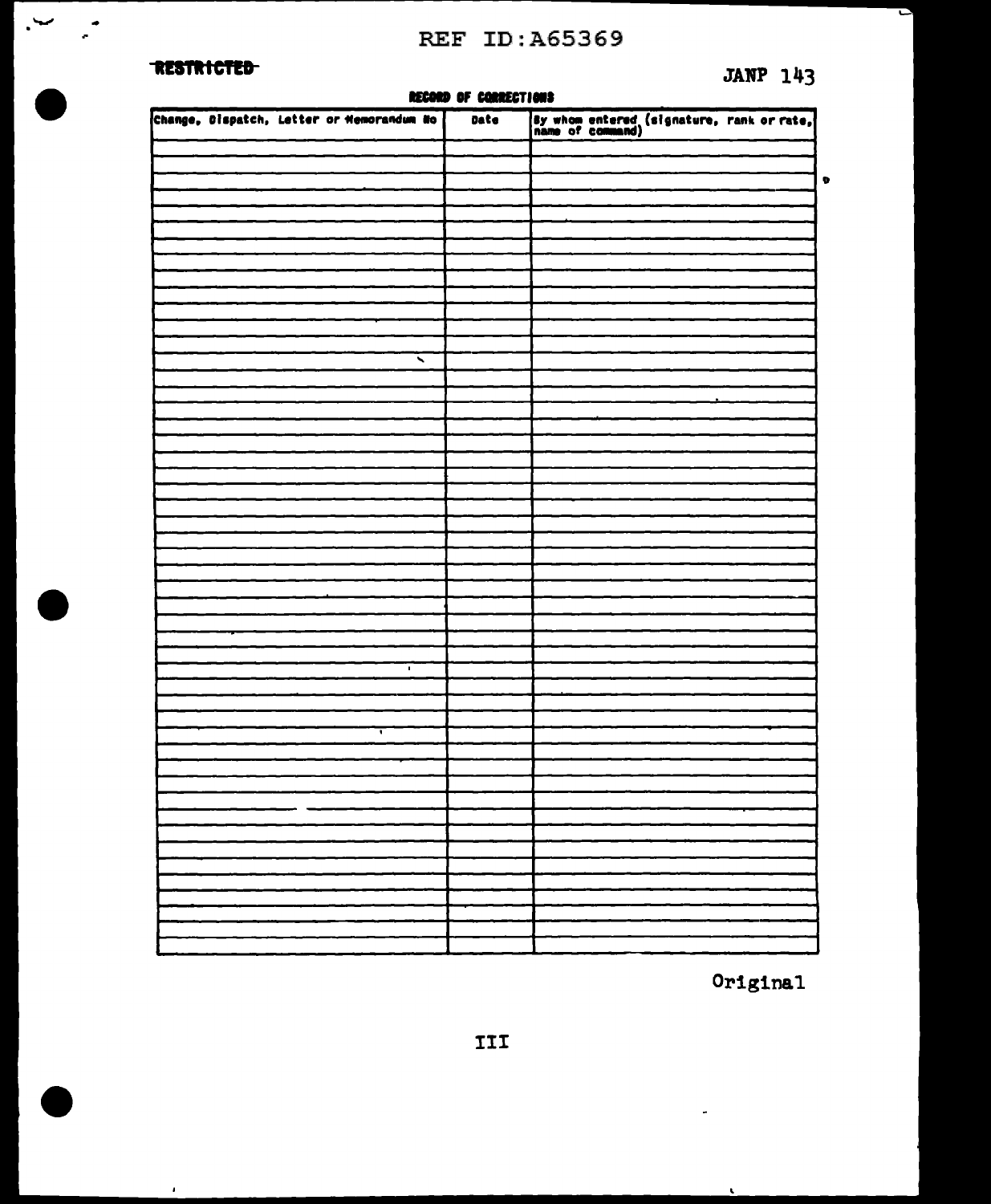### RESTRICTED-

# **JANP 143**

 $\sum_{\mathbf{q} \in \mathcal{Q}} \mathbf{q} \cdot \mathbf{q} \cdot \mathbf{q}$ 

|  | RECORD OF CORRECTIONS - Continued |  |
|--|-----------------------------------|--|
|  |                                   |  |

|                                                           |    | Change, Dispatch, Letter or Hemorandum No. | Date | Sy whom entered (signature, rank or rate, |   |
|-----------------------------------------------------------|----|--------------------------------------------|------|-------------------------------------------|---|
| ֧֧֧֧֧֧֧֧֧֧֧֧֧֧֧֧֧֧֧֧֧֧֧֧֧֧֓֝֓֓<br>֧֧֧֧֜<br>֧֢֧֩<br>$\sim$ |    |                                            |      |                                           |   |
| $ -$<br>$\sim$                                            |    |                                            |      |                                           |   |
| $\ddagger$                                                |    |                                            |      |                                           |   |
|                                                           |    |                                            |      |                                           |   |
|                                                           |    |                                            |      |                                           |   |
|                                                           |    |                                            |      |                                           |   |
|                                                           |    |                                            |      |                                           |   |
|                                                           |    |                                            |      |                                           |   |
|                                                           |    |                                            |      |                                           |   |
|                                                           |    |                                            |      |                                           |   |
|                                                           |    |                                            |      |                                           |   |
|                                                           | ٠. |                                            |      |                                           |   |
|                                                           |    |                                            |      |                                           |   |
|                                                           |    |                                            |      |                                           |   |
|                                                           |    |                                            |      |                                           |   |
|                                                           |    |                                            |      |                                           |   |
|                                                           |    |                                            |      | $\blacksquare$                            |   |
|                                                           |    |                                            |      |                                           |   |
|                                                           |    |                                            |      |                                           |   |
|                                                           |    |                                            |      |                                           |   |
|                                                           | ٠  |                                            |      |                                           |   |
|                                                           |    |                                            |      |                                           | - |
|                                                           |    |                                            |      |                                           |   |
|                                                           |    |                                            |      |                                           |   |
|                                                           |    |                                            |      | $\bullet$                                 |   |
|                                                           |    |                                            |      |                                           |   |
|                                                           |    |                                            |      |                                           |   |
|                                                           |    |                                            |      |                                           |   |
|                                                           |    |                                            |      |                                           |   |
|                                                           |    |                                            |      |                                           |   |
|                                                           |    |                                            |      |                                           |   |
|                                                           |    |                                            |      |                                           |   |
|                                                           |    |                                            |      |                                           |   |
|                                                           |    |                                            |      |                                           |   |
|                                                           |    |                                            |      |                                           |   |
|                                                           |    |                                            |      |                                           |   |
|                                                           |    |                                            |      |                                           |   |

Original

 $\tilde{\mathbf{v}}$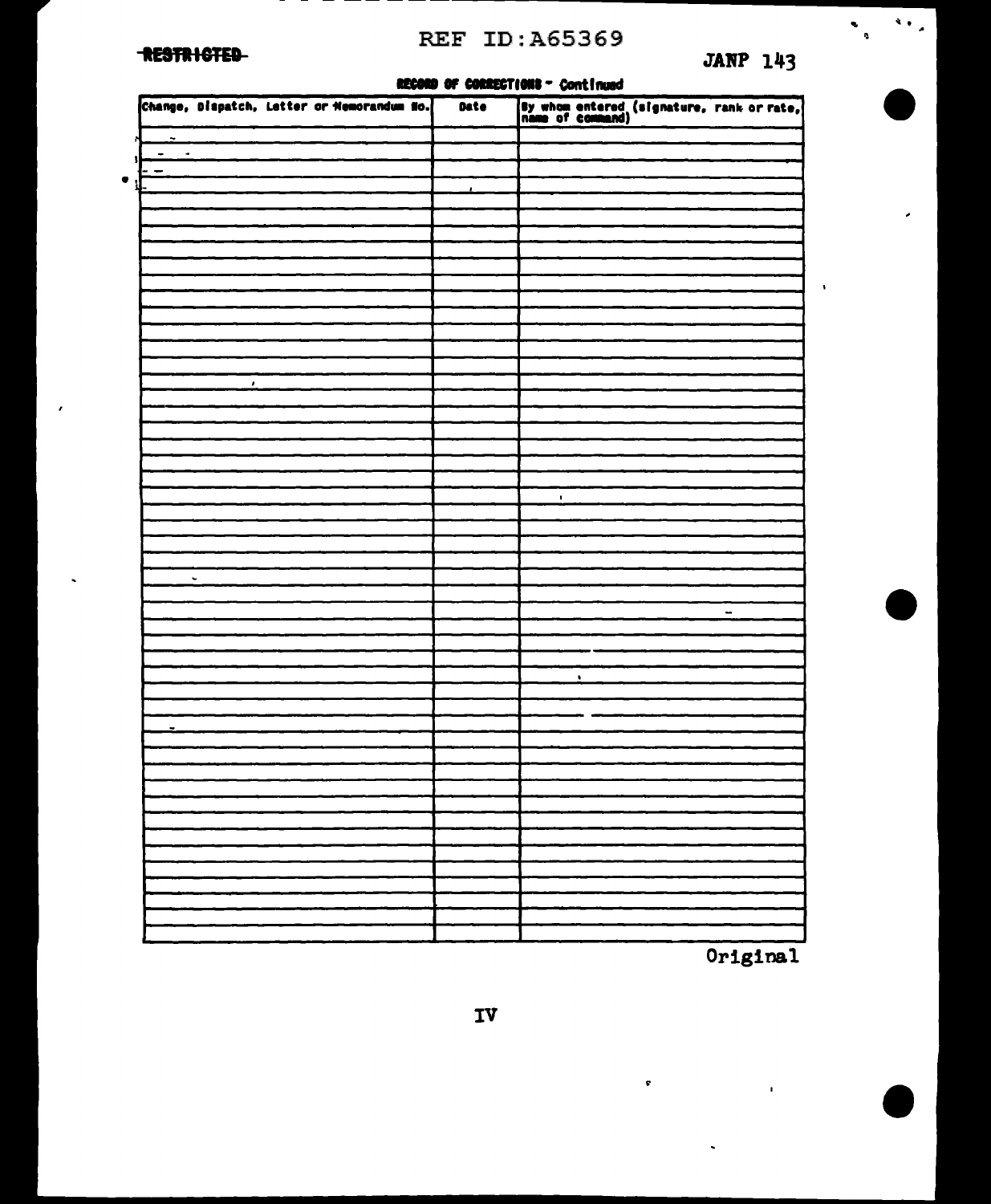RESTRICTED

 $\sim$  .

# REF ID:A65369

### LIST OF EFFECTIVE PAGES  $(112 \text{ m/s} \cdot \text{km})$

**JANP 143** 

T

| Section                 | Page                | Change No. | Section | <b>Page</b> | Change Bo. |
|-------------------------|---------------------|------------|---------|-------------|------------|
|                         | I to VIII           | Original   |         |             |            |
| $\pmb{\mathbb{1}}$      | $1 - 10$            | Original   |         |             |            |
| $\boldsymbol{2}$        | $11 - 16$           | Original   |         |             |            |
| $\overline{\mathbf{3}}$ | 17 (reverse blank)  | Original   |         |             |            |
|                         |                     |            |         |             |            |
|                         |                     |            |         |             |            |
|                         |                     |            |         |             |            |
|                         |                     |            |         |             |            |
|                         |                     |            |         |             |            |
|                         |                     |            |         |             |            |
|                         |                     |            |         |             |            |
|                         | $\pmb{\mathcal{S}}$ |            |         |             |            |
|                         |                     |            |         |             |            |
|                         |                     |            |         |             |            |
|                         |                     |            |         |             |            |
|                         |                     |            |         |             |            |
|                         |                     |            |         |             |            |
|                         |                     |            |         | ۰           |            |
|                         |                     |            |         |             |            |
|                         |                     |            |         |             |            |
|                         |                     |            |         |             |            |
|                         |                     |            |         |             |            |
|                         |                     |            |         |             |            |
|                         |                     |            |         |             |            |
|                         |                     |            |         |             |            |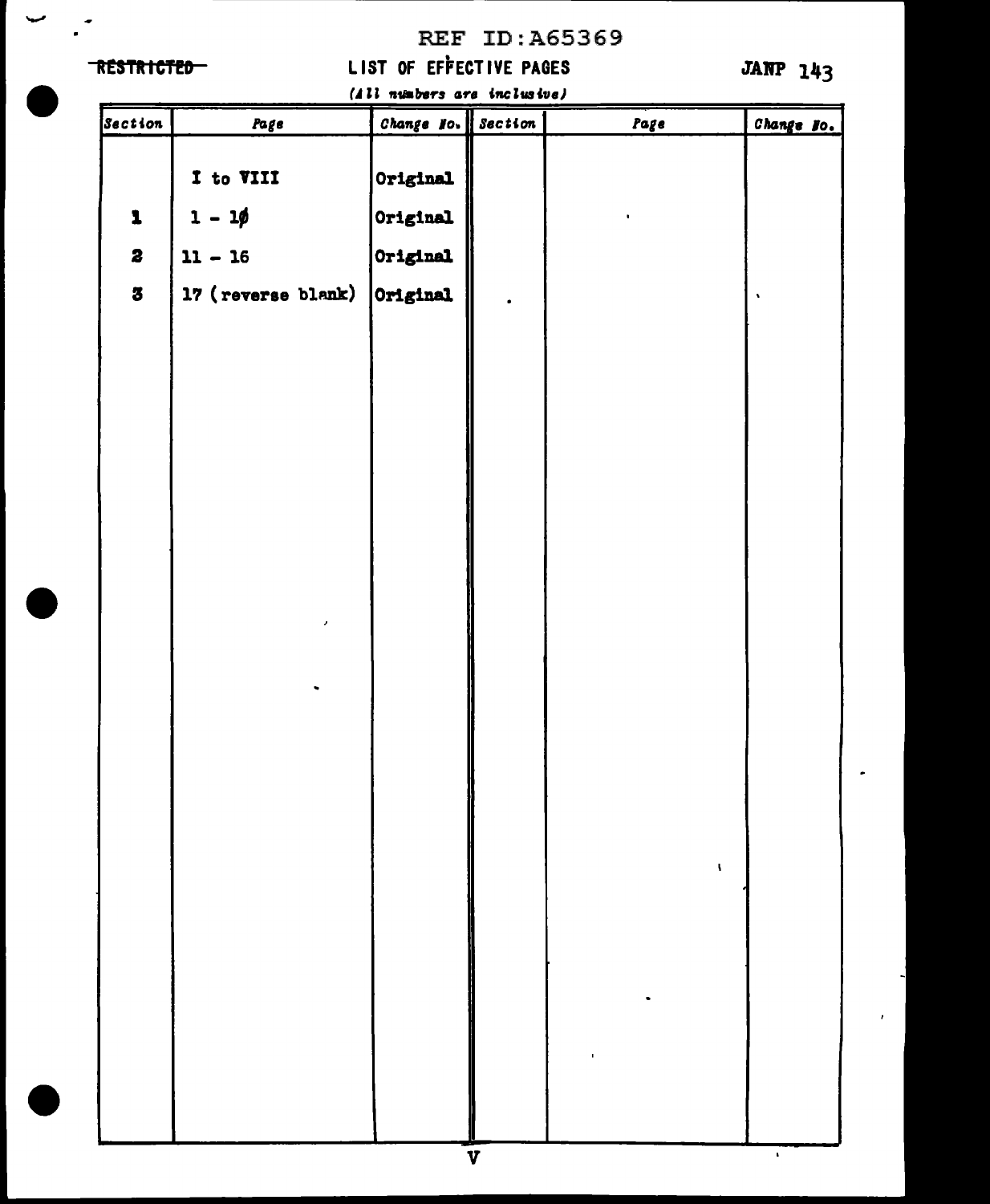$-AE6P8E6P7PD-$ 

 $JANP$   $143$ 

 $\ddot{a}$ 

Original

 $\ddot{\phantom{a}}$ 

 $\pmb{\prime}$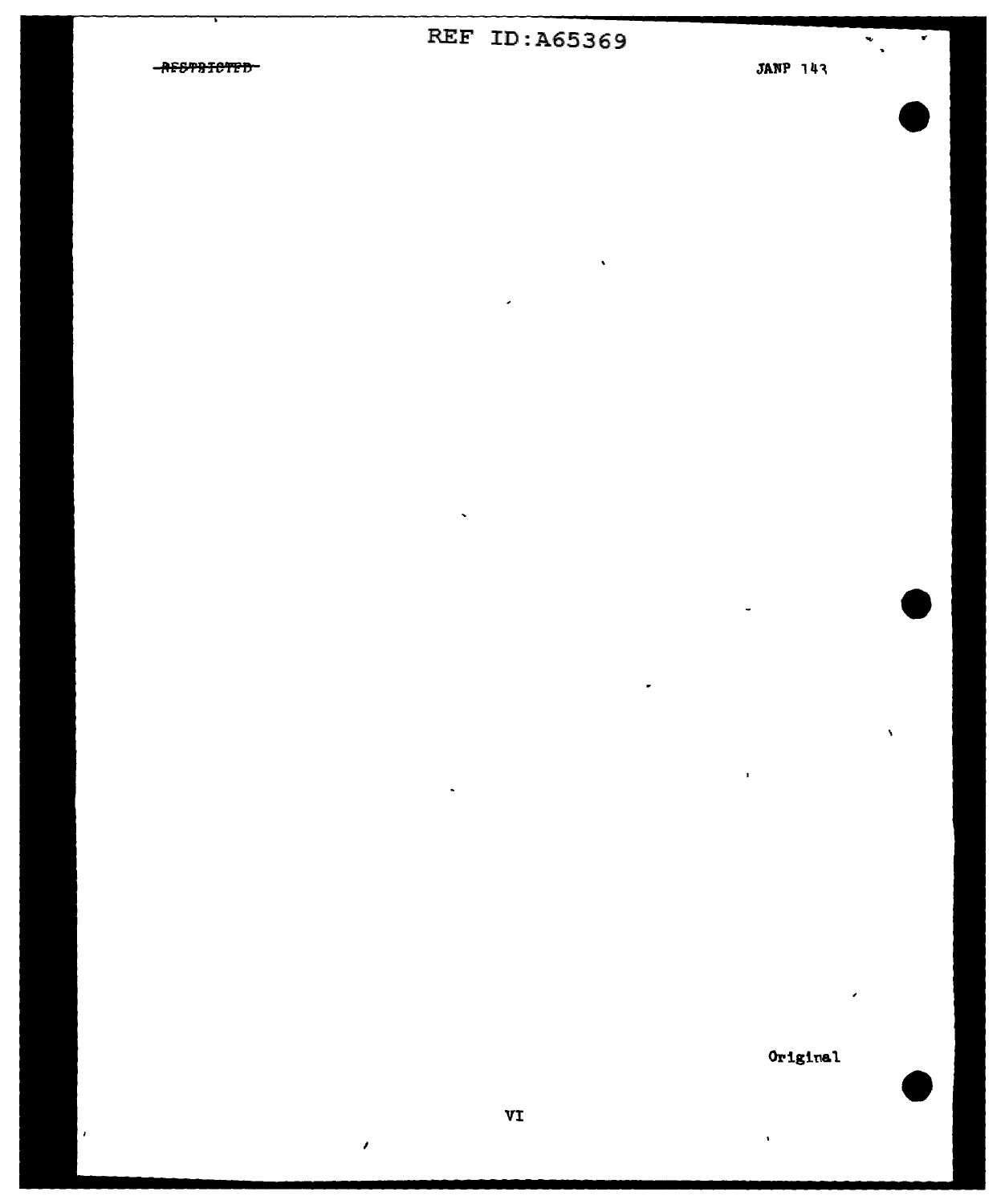$\pmb{c}$ 

•

#### INTRODUCTION

Intelligence is an offensive weapon, one which searches out the vulnerable points in a nation's armor, and attacks strong points again and again, until they, too, are made veak The only defense against inteldigence is security and no form or security is more important or more effective than communication security.

In the words of Frederick the Great, "If one could always be acquainted with the enemy's designs one would always beat him with an inferior force " And, in the words of a German of more recent vintage, a prisoner of the past war, "If U S troops win the war it will be in spite of their communication security and not because of it

The establishment and maintenance of communications security is a function of command, a function that unfor-<br>tunately is not always understood, not always correctly pertunately is not always understood, not always correctly per-<br>formed This pamp let will attempt to bring home to all officers their past deficiencies in communication security and the steps recommended to correct them.

•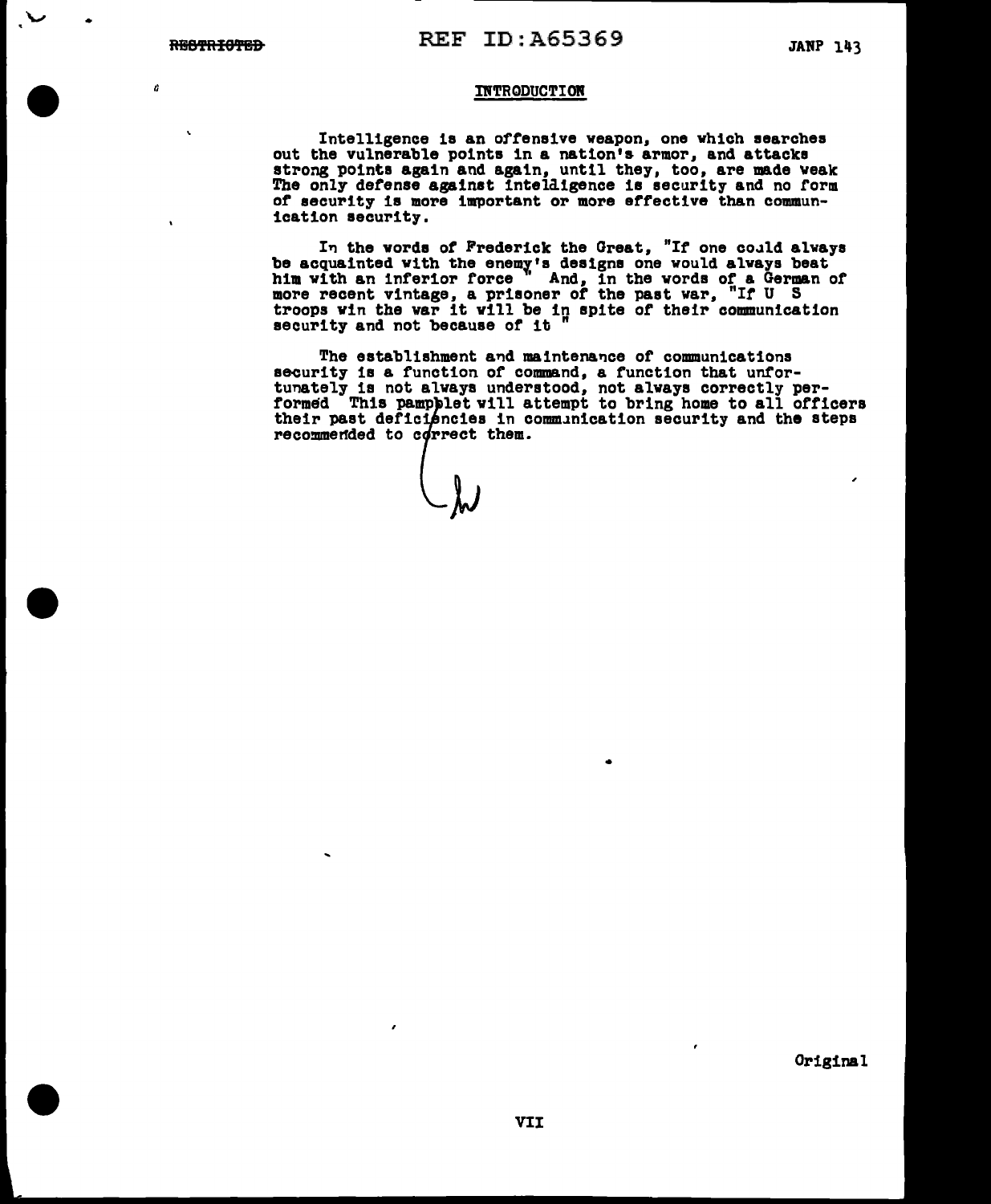**RESTRIOTED** 

ï

 $\cdot$ 

 $\lambda$ 

REF ID:A65369

 $\lambda$ 

 $\tilde{\mathbf{r}}$ 

**JANP 143** 

 $\ddot{\phantom{a}}$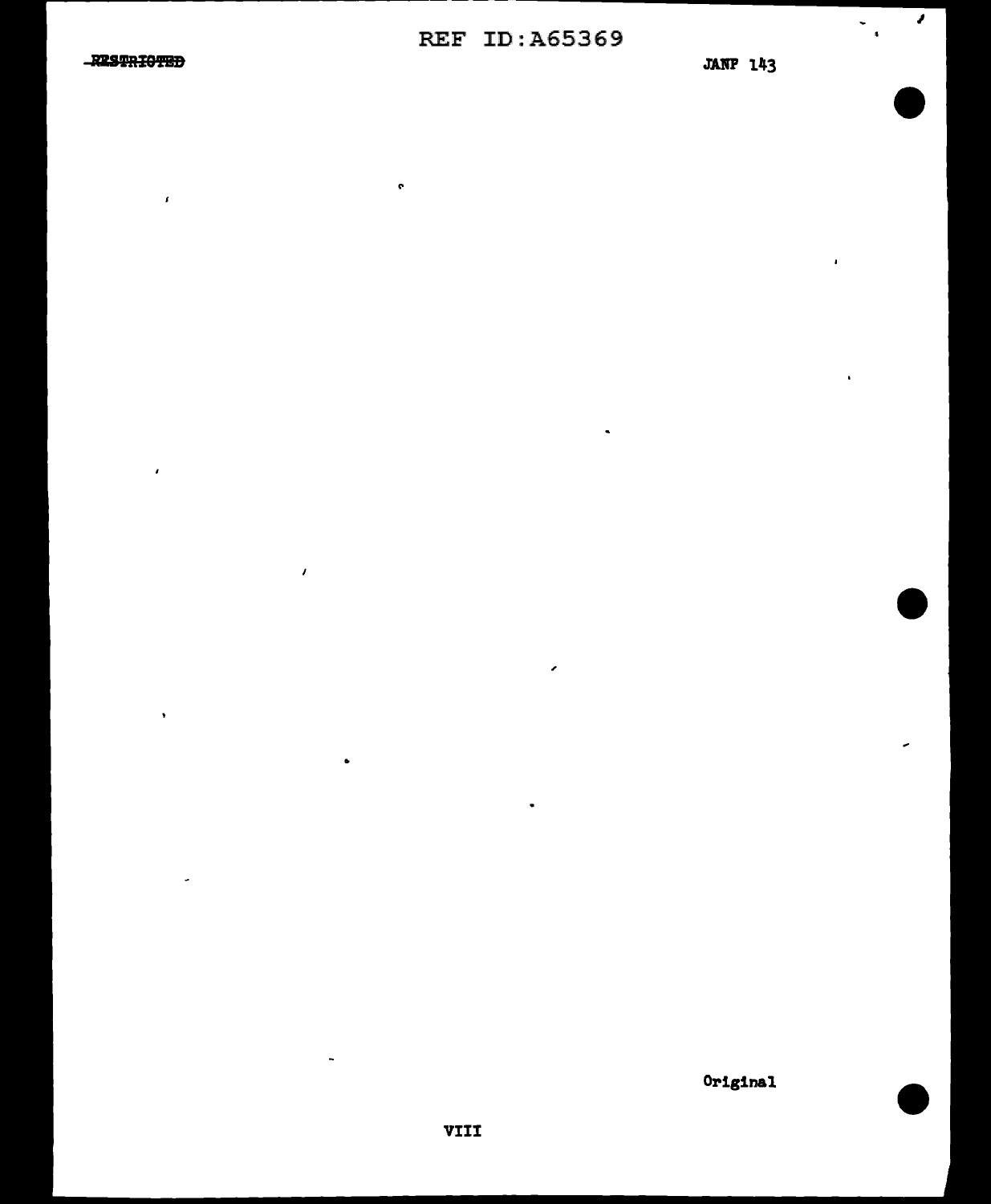-RBBPRTAFRD-

#### CHAPTER I

#### THE COMMANDER'S RESPONSIBILITY--COMMUNICATION SECURITY

Every commander, regardless of echelon, must be vitally concerned with<br>security in all its phases, for every commander is constantly receiving and disseminating classified information. Without a secure communication system the commanding officer of a modern armed force cannot safely transmit information to, or receive information from, commanders of other units.

The measures that a commanding officer employs to prevent compromise of the traffic handled by the systems of his unit constitute communication security His responsibility in this regard is shared to a certain degree by his cryptosecurity and communication officers but because of the highly important relation of security to tactics, the commanding officer himself has the final responsibility.

#### SECURITY IN STAFF VORK

Communication security is definitely an item for staff consideration and understanding. The commander should take communication problems into the conference rooms as an operational part of command. He should require<br>his security personnel to make periodic reports of how much information has<br>been exposed to the enemy. This information should be considered when ma ordinated with various staff sections, particularly operations.

It is obviously adverse diplomacy for a junior officer to tell his senior officer what he can, can't or must do. However, it is the duty of the junior (staff officer) so to inform his superior (commander) regarding communication security that the commander decides and acts with knowledge and not in ignorance of risks involved. Completed staff action in this case is a definite "must," and the commander should demand it.

The final responsibility of command for communication security cannot be delegated. However, it is an unwise commander who attempts to do all the work of his staff. Regulations permit him to appoint an officer of his staff as the security officer, cryptosecurity officer, Top Secret control officer, or communication security officer. This officer then is responsible to his commander for the execution of his appointed task. The importance of his job cannot be overemphasized. Perhaps the most important job of an officer in this position is that of cryptosecurity. Actual examples of insecure cryptographic practices point out the necessity for strict control of means of communication.

#### $\mathbf{1}$ Failure to Report Loss of Codes or Ciphers

For eight days a military code was used after it had fallen into the hands of the enemy, because compromise was not reported immediately, as required by instructions. Fortunately, it was a special-purpose code not ordinarily used for secret traffic, but the damage might have been very great There is no way of knowing how great it actually was.

#### 2. Discretion in Destruction

A naval vessel was engaged in a running battle with enemy craft in the English Channel. Considering the relative position of ship, enemy, the rocky French coast, and other circumstances, the commanding officer decided that to jettison the registered publications was a necessary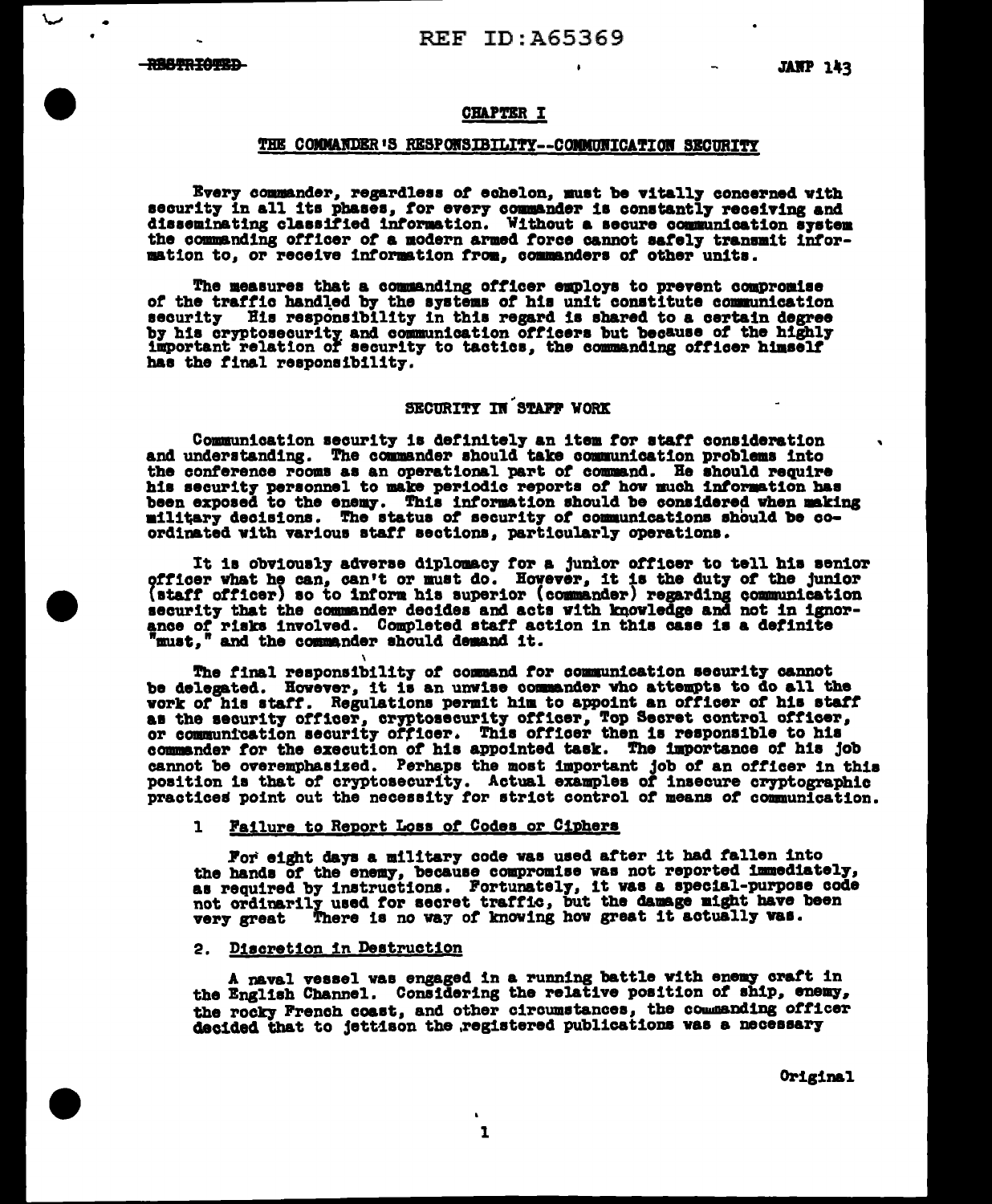precaution. When the order to jettison was given, one sack of pub-<br>lications landed on a submerged rook. The sack broke open and a swift tide scattered the publications far and wide. Subsequently, many of the publications were recovered through the ettorts *ot* other naval veaaels. Some were picked up by French fishing vessels, others were found along the shore. Some were never found and supersession of many publications was necessary While it is difficult to criticize acts committed under such circumstances, it must be pointed out that both instructions and good judsment require that jett1aoning be done in deep watera. Bad the publications been put over the side earlier, considerable inconvenience to allied communication& and the expense *ot* replacement *ot* compromiaed publications might well have been avoided.

#### 3 Use *ot* Superseded Publications

Because a superseded code was used to transmit a warning, an Army bomber group in the China-Burma-India Theater nearly came to disaster during the var The group was on its way toward Kyushu in Japan and had. been gone about two hours when the Navy reported a sudden hurricane *ott* the Japanese coaat. All tielda were ordered to aatablish comuniction with their planes and change the target to Shanghai. Each base notified its planes without incident except for one base, which encrypted the hurricane measage in an obsolete code. The planes operating from that base copied the message readily enough, but reported that they could not decrypt it. The crypto officer at the base was not in the cryptoroom, and the nature *ot* the ditticulty could not be determined at once. room, and the mature of the difficulty could not be determined at once<br>By the time the measage had been encrypted correctly it was too late. The planes were beyond the range of communication. Unwarned, they rode into the hurricane, narrowly escaped destruction, and had barely enough fuel to return to a China base. By just one error in the use of a cryptosyatam the lives or 300 airmen were thus jeopardized and the ettorta *ot*  2,000 men expended uselessl7. •

## 4. Loose Handling of SOI'S

Tvo bombers crashed into the sea Yh1le on a training tllght. Bach carried a nearly complete set *ot* signal operation instructions. As a result, the SOI•a issued b7 the bomber command were compromised *tor* a period of several days.

A pilot returning from a training flight discovered that a portion of an SOI folder was missing The radio operator was of the opinion that the portion was not in the folder when it was handed to him. However, it was necessary to report that the missing SOI possibly had been compromised, since no check of the contents of the folder had been made prior to the flight by the issuing officer or the operator

Certain signal operation instructions contain information of extreme importance to the enemy. Therefore, crew members on tactical flights are permitted to carry ONLY those extracts of SOI's which are necessary for pursuance or immediate tactical operations. Precautions which are necessary for tactical flights should be observed during the training period and commanders must assure a realistic approach to all security practices during training exercises.

#### 5 Use *ot* Unapproved Codes and Ciphers

It is an obvious truth that precautions must be observed in consider-It is an obvious truth that precautions must be woserved in considering plans for operations. Without security it would be impossible to achieve surprise 1n attack. Codes and ciphera are turn1shed to a commander so he can achieve surprise and cortrol his forces, without his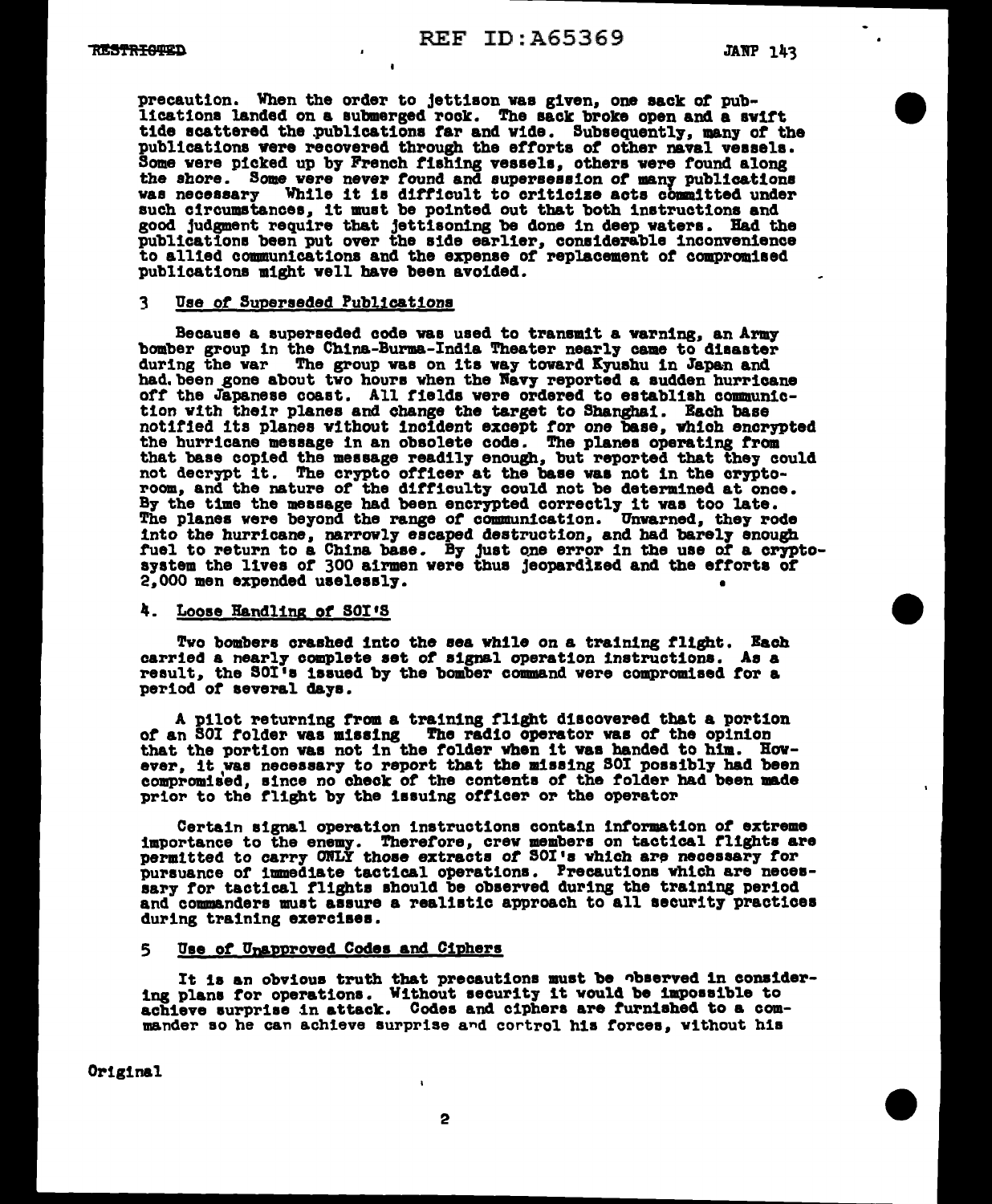•

•

intentions being known to the enemy or to those parts of his own forces which should not know future operations. The preasure of var may force us to use less secure cryptographic systems. The commander therefore should be aware of the weaknesses in those systems upon which he may be forced to rely. He should prevent the use of locally produced cryptographic schemes Nothing can lead to more trouble than relying on a crypto-aid which cannot stand before an enemy expert. Only approved codes should be used within the services.

#### SECURITY IN THE USE OF MEANS OF TRANSMISSION

Because commanders are forced for the most part to rely on electrical communications to effect the dissemination and receiving of classified information it will be well to determine just how private these means are in order that the information which has been encrypted, and even the crypto-systems themselves, may accomplish the desired purpose and not become ineffective through disclosure or compromise.

Wire transmission is rightly considered to more secure than radio, but only because interception of' radio transmission is so much easier, not because vire lines are free from interception.

Interception on wire lines is a frequent and important source of intelligence. Wire tapping often may be discovered through pb7sical examination or from transmission irregularities, but interception by induction can escape detection completely. A supposedly secure communication circuit or a physically checked wire may still be intercepted by use or a concealed coil of wire placed as far as six feet from the communication line -- even if the six feet consist of reinforced concrete.

During the war the Germans consistently used many clever tricks to intercept communications and to conceal the tact that interception vas going on. They placed carefully hidden taps on wire lines which they were abandoning and which they knew advancing Allied troops would use tor their ovn communications. In one instance the Russians found a communication system in splendid condition in a village evacuated by the Germans, but careful examination showed that something had been added. A buried cable extended from each end of the village circuit. They learned later that the Germans had made a large arc with the village line as the center, the buried cables forming the ends or the arc well within the German defenses.

The use of radio to a point where it has become the prime means of electrical communication has had a profound effect upon communication security. The speed, range, and versatility of radio have kept communications apace<br>with the mobility of modern varfare. But the use of radio has also exposed communications to their greatest danger--radio transmissions can be intercepted by friend, neutral, and foe alike The mere fact that a radio station deptied by iriend, heather, and its armor included race change is elected intercept stations and direction finders enables the enemy to record every transmission that is made and to log the place of its origin, thereby giving him an opportunity to follow troop movements and to learn the identity, strength, plan or tactical disposition of a military force.

A single electrical impulse may indicate the existence of a unit Upon one occasion during the North African campaign, several aircraft were sent on a mission and every precaution had been taken to conceal the size of the flight. While enroute a radio operator on one of the planes carelessly tapped his key Another operator thoughtlessly responded by tapping his key twice. The remainder of the operators in the flight eagerly entered into the "game," The remainder of the operators in the flight eagerly entered into the "game,"

Original

3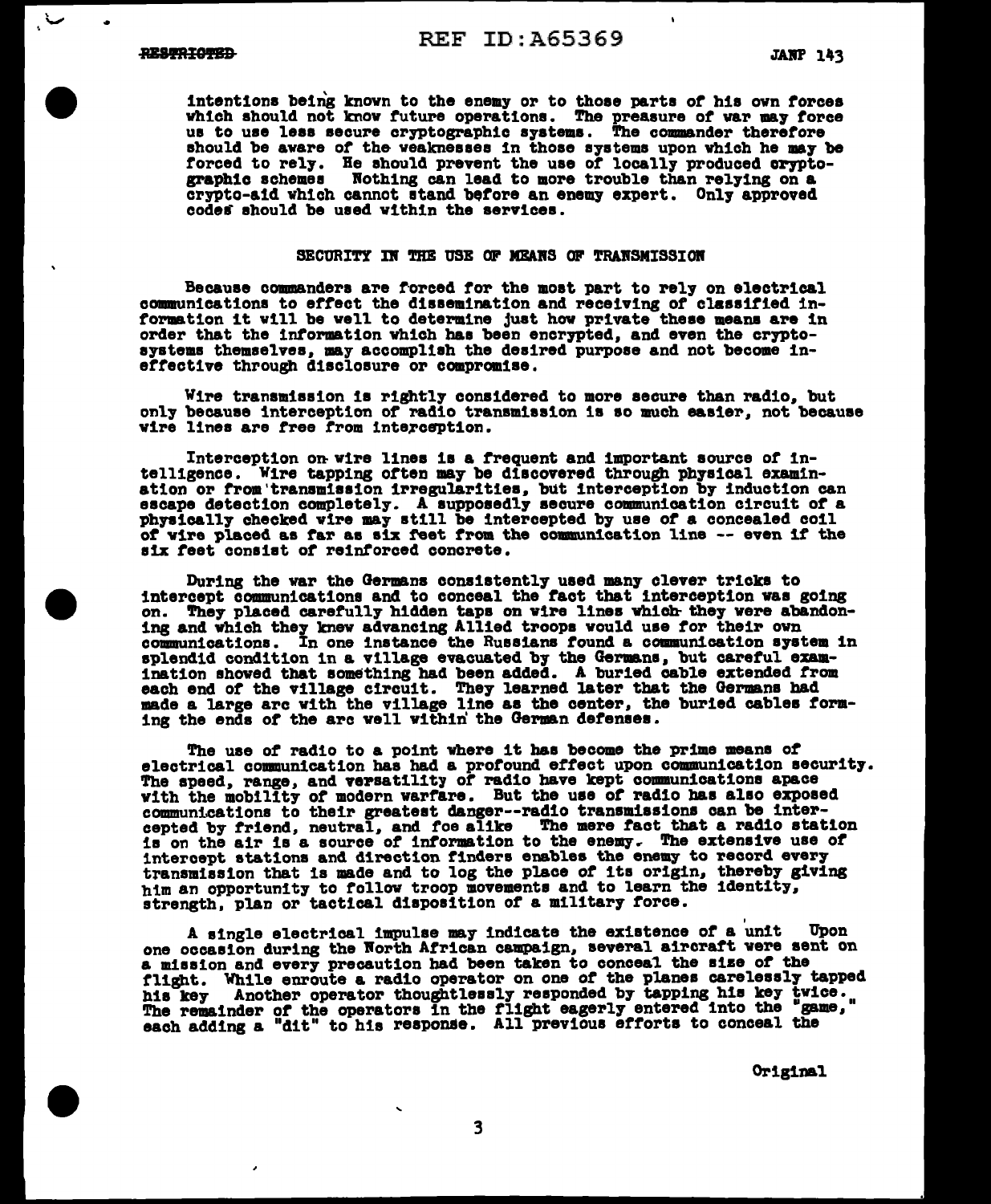•

 $\lambda$ 

flight were lost since this "harmless" game disclosed to the listening enemy the exact number of aircraft in flight without a message being sent. The mission was unsuccessful and serious losses resulted.

#### LOCATION BY RADIO

Direction finding today is more effective than many officers realize. Although radio silence can be car'ried too tar, it has lost none of its importance. Testa of captured equipment show that it ia possible at a distance of 100 milaa to locate accurately by direction finding a 50 watt VBP transmitter. Forward observers and naval guntire liaison otticare reported that the Germana possessed effective D/F equipment and were able to locate key radio stations and subject them to fire in a matter of seconds, according to an official report from one sector. Beach patrols thought it expedient not to use their radios until attar German batteries bad bean driven out *ot* range

In the North African campaign, a U.S. tank destroyer battalion was moving<br>into postion to attack, and radio silence was ordered. After several hours,<br>a detachment from the battalion realized it was lost and broke radio sil to verify its position. That enemy direction finders were on the alert is evidenced by the tact that a aubeequent air attack wiped out the entire detachment.

I

Waval'vesaala also suffered aa a result of ill-advised uae *ot* radio. Over-uee or radio was given aa one reason tor the loaa *ot* ten Allied aubmarines in the Mediterranean during the early months of the war against Italy. PT boats were often bombed by float planes immediately after radio transmiaaiona although the planes bad previously passed overhead several times without attacking. Submarines operating in the Pacific noticed on several occasions that use *ot* radio brought a patrol boat or plane to search in the vicinity the next day. One submarine reported that.a radio tranamiaeton led to both aircraft and surface interception vithin 17 hours. "Numerous close Jap radio stations seemed to D/F the submarines quite accurately, one report declared.

A vessel in the European Theater broke radio silence to report a rudder casualty. This report could have been cleared later by visual methods. In another caae, radio silence vaa broken to report a small hole in the ahip'a aide, well above the waterline, the aea being quite calm at the time. The operation plan specifically stated that strict radio silence was to be maintained and that submarine and other enemy contacts vere to be reported by visual methods.

Under some circumstances radio silence may be less important for planes<br>than for surface ships. Failure to observe radio silence, however, may disclose a flight which would otherwise surprise the enemy, and insure for the planes a deadlier reception while performing their mission than they would otherwise encounter

#### RATIONALIZING RADIO SILENCE

Although it ia one *ot* the moat effective components *ot* communication Although it is one of the most effective components of communication<br>security, radio silence can be carried to the point where it becomes a handisecurity, radio silence can be carried to the point where it becomes a handi-<br>cap rather than a protection When it is reasonable to assume that the enemy ia unaware or the presence or precise location *ot* a taak force or ship and does not anticipate the operation which is about to commence, the breaking of radio silence must be ordered only as a calculated risk. However, when it is certain that the enemy knows the location or anticipates the movements of a ship or task force, or vhen contact has been made, there is little to of a ship or task force, or vhen contact has been made, there is little to gain by radio silence. Dispensing with fighter direction in order to preserve radio silence was given officially as one of the factors contributing

Original •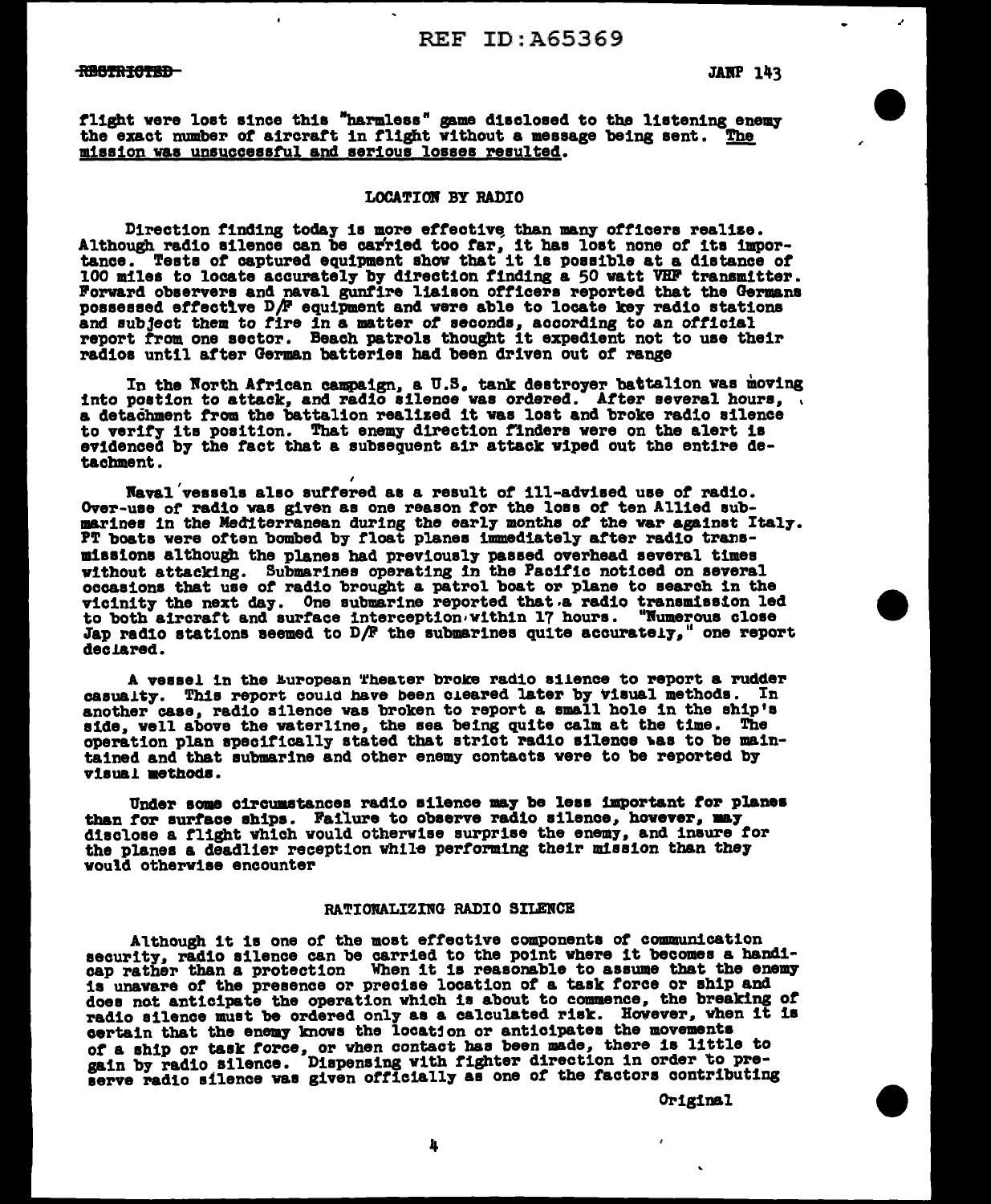#### RESTRICTBD-

 $\bullet$   $\overline{\phantom{a}}$ 

to the loss of a United States cruiser early in the war. Observance of radio silence upon the occasion of a positive enemy contact shows a lack of appreciation of the offensive action expected of units of the fleet and jeopardizes the safety of all other units in the vicinity.

#### A JAPANESE COMMEB'l'

Eloquent testimony on the subject of radio silence was offered in a Japanese broadcast beamed to the United States from Batavia in the Netherlands East Indies during the var. It read in part as follows:

"It the Americans are so eager to tight the Japanese Navy, why do they dive into a complete radio silence as long as they understand that the Japanese Navy will come out and meet them? If one may believe the Americans, there were not many Japanese ships at Truk when they attacked there. Notwithstanding the fact there were only small units of the Japaneae fleet, and notwithatanding the tact that the Americans announced the attack on Truk as a crippling blow, they kept a complete radio silence as long as they were within the reach of Japanese forces in Truk."

#### SUCCESSES OF JAPANESE INTELLIGENCE

Interrogation *ot* Japanese intelligence otticers brought to light a number of useful facts about the nature, extent, and success of enemy efforts in the field of communication intelligence. especially traffic analysis. One in the field of communication intelligence, especially traffic analysis. One *ot* the otticers vaa Commander Bideo Ozawa and the other was Lt. Comdr. T. Satake Both held key posts in the radio intelligence section *ot* the Japanese Waval General Statt during moat *ot* the var.

Ovada was the center *ot* the activity deacribed by Ozava and Satake. Bera Allied transmissions were intercepted, copied, and sorted by areas. There were seven *ot* these apeas--the vest coast *ot* the United States, the Indian Ocean, and five different sectors *ot* the Pacific. Several otticera were aesig- ned to each area.

Traffic was analyzed according to call signs, cryptosystems, plain language, total volume, procedure signals, and precedence. Volume and pre- cedence were plotted on a chart, one for each area. Though usually unable to decide whether transmissions came from ships or shore stations, enemy analysts used direction finders to determine the point of origin.

United States operators were often identified by individual peculiarities in sending. As a rule ships could not be traced, however, presumably because radio silence prevailed quite generally. The enemy analysts were not able to estimate the strength of our forces in various theaters. If a force broke radio silence, the enemy would start a new search in the area.

It was realized that a peak in traffic represented "a crisis." The interpretation "was completely dependent upon the tactical situation," however, and the Owada officers •could not tell where that crisis would materialize<sup>"</sup>

Taking Okinawa as an example, Satake made a statement translated as follows: "A month before Okinawa, BAMS\*\*\*(Radio Broadcast) had a notable increase in transmissions. Ten days before the Okinawa operation, there was a marked increase in aubmarine reports. These are easy to spot because we got good direction-finder fixes as they are close in. 'When submarines changed from routine operational communications to urgent, we deduced that perhaps an air strike or landing might be in the offing, depending on the tactical situation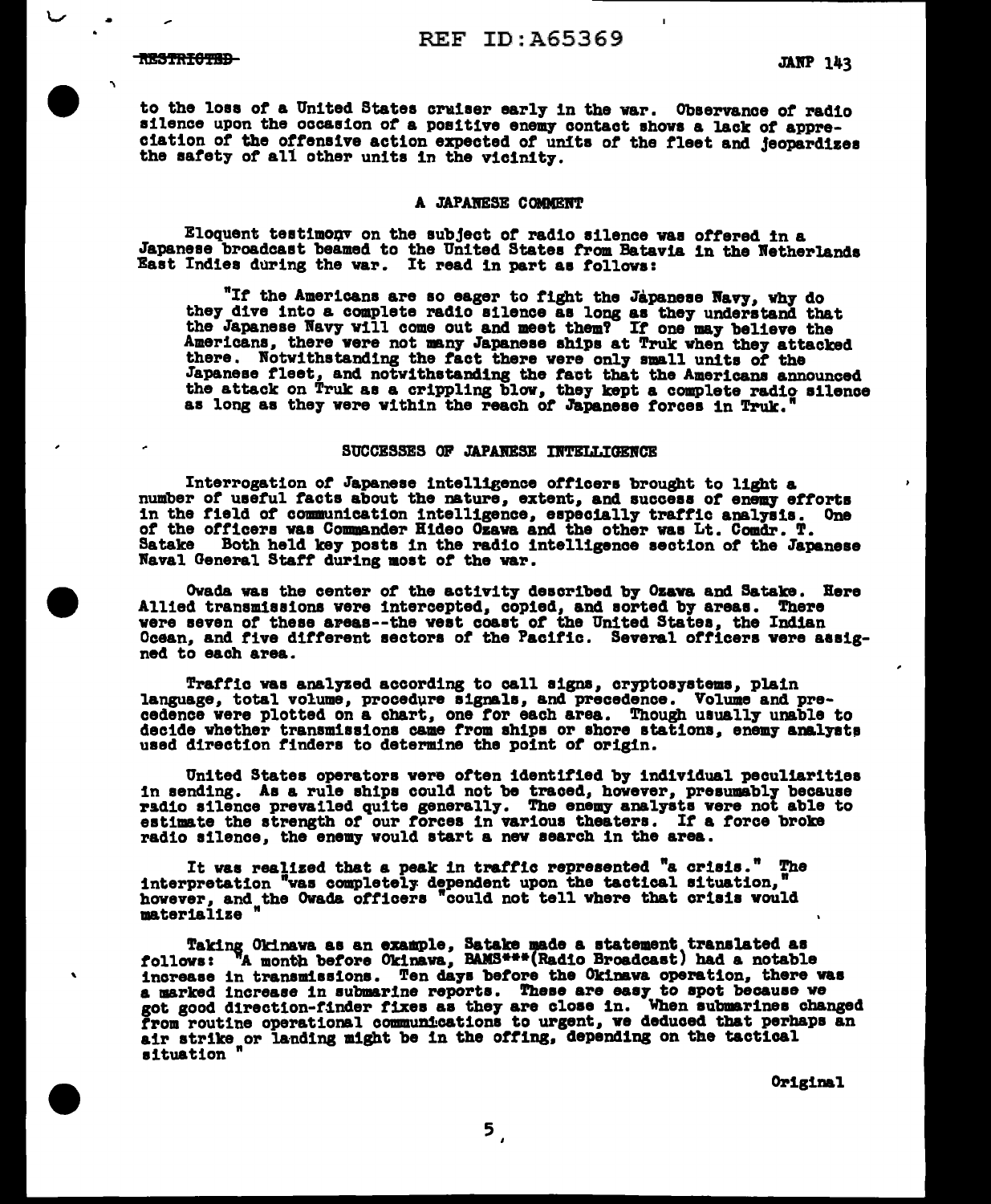#### **RESTRICTED**

**JANP 143** 

Ozava, when asked what was the greatest success of naval radio intelligence in predicting future operations, named the Marshalls operation. We<br>got the word to the garrisons in time to be of some help that they should<br>prepare for an attack," he stated. Regarding the basis of the prediction,<br>h few plain-language broadcasts. I remember one saying General Olds would<br>arrive shortly." Aside from "some minor success in predicting the Ivo Jima<br>landing," Ozava claimed little or no success in other operations.

Air-to-air and air-to-ground coded information was received and "we were<br>able to interpret much of it," but "the rapidity with which aircraft codes<br>were changed caused confusion to us," Ozawa stated. Our aircraft often gav data sent back to its base." Ozawa claimed 50 percent success in making predications based on weather reconnaissance flights.

It may have been due largely to our defensive measures against traffic analysis and also against interception and direction finding that the enemy did not learn more and was seldom certain of the deductions that he felt justified in making.

#### USE OF RADIOTELEPHONE

In this treatment of radio security a particular and separate emphasis must be placed on the proper use of radiotelephone. During the second world war its incorrect usage constituted one of the most vulnerable spots in the security armor of communications. Too much emphasis cannot be placed on the need for extreme security consciousness in the use of radiotelephone, for the fact that such equipment can be operated by other than trained personnel<br>increases the need for adequate control and complicates the problems of good circuit discipline, correct procedure and strict adherence to all security precautions.

The security of voice codes is comparatively limited even though they are prepared by experts and offically approved. This is due to the necessity for simplicity. However, the outstanding difficulty encountered in the security of voice codes can be attributed chiefly to the so-called private organizational codes. This was clearly demonstrated in operations in Sicily and Italy Information obtained from prisoners indicated that the Germans were usually able to figure out these private codes rather easily. Veiled language is scarcely more difficult for the enemy to understand than for the person being addressed.

Use of a foreign language does not provide any measure of security as a rule, although U.S. forces are said to have used Choctaw and Navajo Indians as telephone talkers quite successfully. The British used Latin as a make-<br>shift during the Boer War because they knew the Boers were not familiar with it, but the Boers would certainly have found someone who was if the British had depended on Latin very long.

The mistaken idea that voice radio transmissions are more secure than keyed transmissions is one of the most treacherous illusions in the field of electronic communication. The insecurity of VHF transmissions was not generally realized during the early years of the war. This fact explains in part the tendency to use voice radio circuits too much and to transmit infor which should not have gone out on the air, even in a voice code. In 1945 a headquarters ship on a two-week voyage from Ivo Jima to Pearl Harbor was able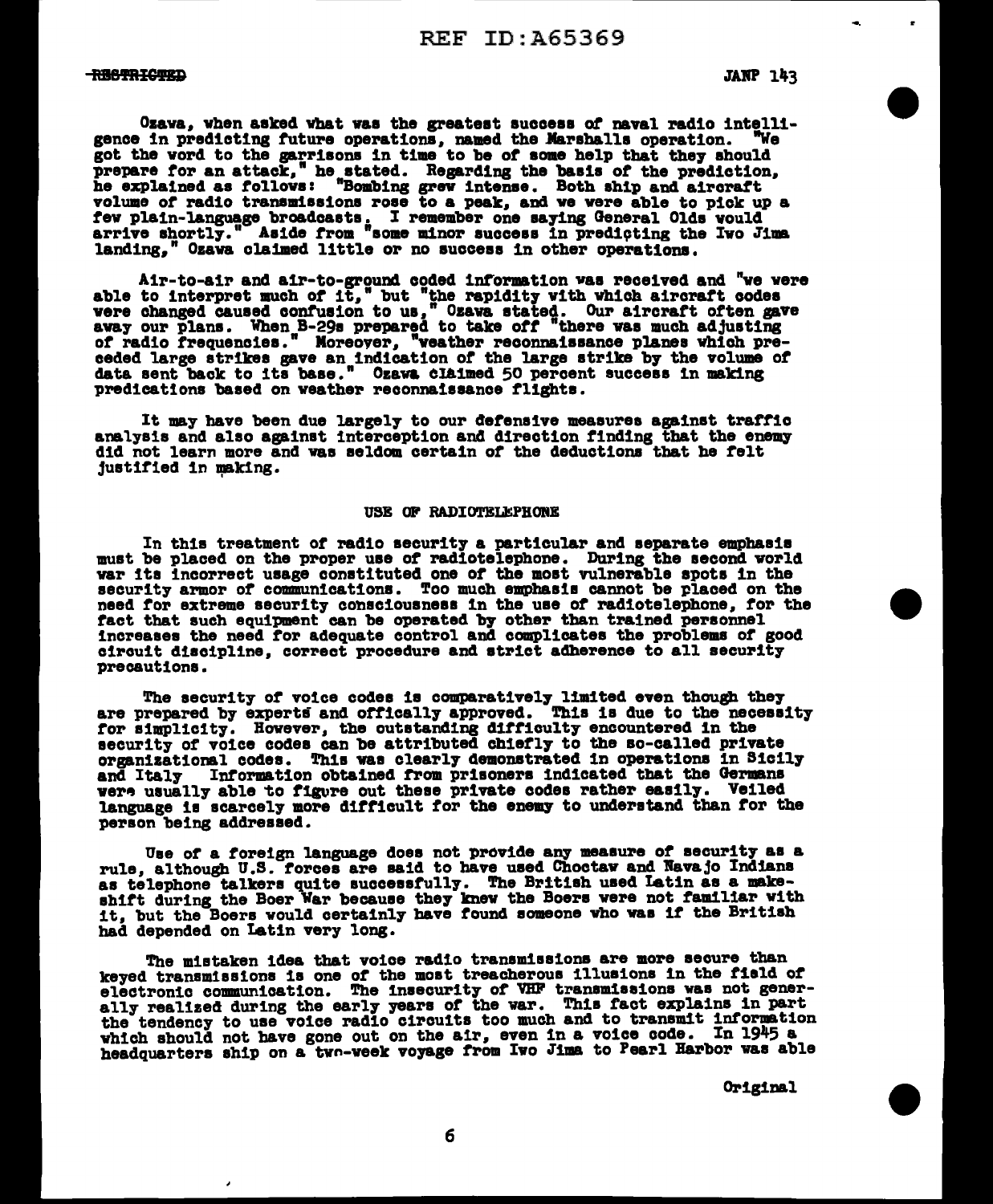#### **ABSTRICTED**

to log each day VHF transmissions from Iwo, the Ryukyus, or the Philippines for several hours a day until the day before it arrived. The maximum range at which solid signals were picked up was 3700 miles. The more a commanding officer knows about radio wave propagation at various frequencies, the more discreet and judicious he is likely to be in his use of voice radio. His is the direct responsibility for its secure use.

VHF, UHF, and SHF designate specific bands of "very high," "ultra high"<br>and "super high" frequencies (30,000 to 30,000,000 kc) which are employed<br>for the very reason that their normal range is limited roughly to "line of<br>s bands normally provide more limited range characteristics than the lower frequencies, they are not secure enough to justify use of plain language<br>which on lower frequencies would have to be encrypted. Voice transmissions on any frequency are, in reality, less secure than CW on the same frequency because anyone can understand them--without knowing the telegraphic code.<br>Carelessness on VHF leads to carelessness on MF and HF voice circuits.

The fact that radio is the least secure of the means used for transmitting messages makes it necessary for anyone using radiotelephone to be thoroughly versed in radio procedure. Radio procedure is formulated to insure a rapid and accurate method of transmitting and receiving messages in a brief, definite and uniform language. In the interests of security, no<br>variations, elaborations or short cuts on the prescribed procedure should be authorized.

In order to prevent the enemy from gaining much information from his observation of radio activity, the principles of radio security have been developed. These principles are grouped into four categories: Discipline. Silence, Deception and Interference.

#### RADIO DISCIPLINE

Radio transmission security embodies the maintenance of circuit discipline and the suppression of all superfluous transmissions. That component of radio transmission security which includes the maintenance and proper use of radio equipment, the adherence to prescribed procedure when operating and the employment of remedial action when and where necessary by the net control station or other responsible agency is known as circuit or radio discipline. Corrective measures taken toward the suppression of excessive transmissions are formulated on the basis of procedure analysis of monitored material. Security monitoring logs are analyzed for deviations from prescribed pro-<br>cedure to determine trends in violations. Analyses indicate the nature and extent of corrective action to be taken within the units concerned. Radio transmission security is attained by the following:

- Training radio operators in the principles of circuit discipline.
- Monitoring transmissions of our forces.  $P_{\bullet}$
- Instituting remedial action for security violations when and where 3. necessary

Radio discipline requires more than blind obedience to the rules. It includes active imagination on the part of anyone using radiotelephone in order to deny all information to the enemy which may help him analyze the message intercepted. It should be impressed that continued alertness must be the vatchword of all communication personnel. It was an alert German operator who noted, during the first world war, that the shore station at Sc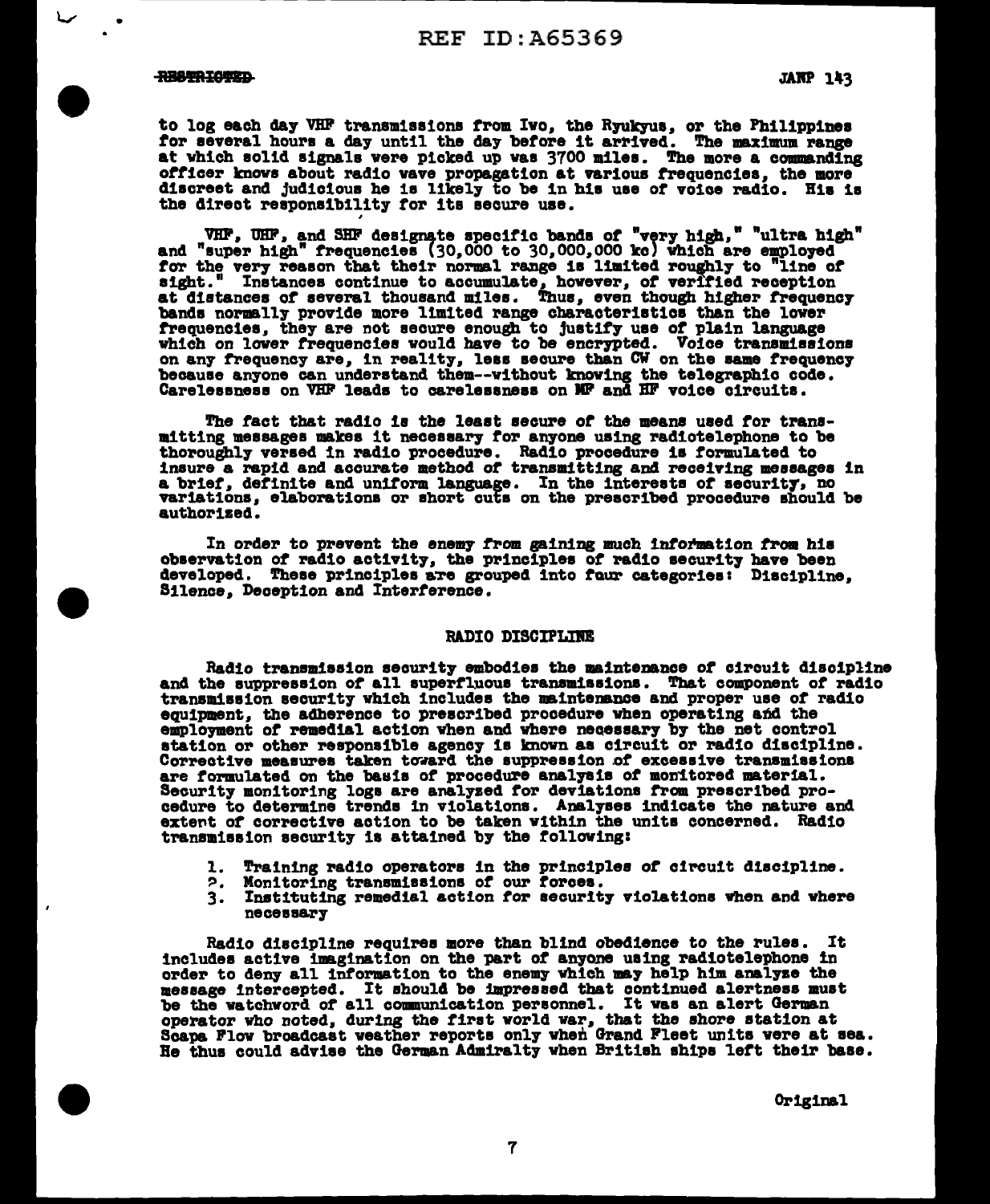#### **RESTRICTED**

**JANP 143** 

∹.

÷

There are basic rules that should be remembered and followed by anyone using radiotelephone. While these rules and many more should be instilled in trained radio operators, these should be of particular concern to the officer who, on occasion, used radiotelephone.

1. LISTEN BEFORE SPEAKING. Failure to do this causes loss of time and makes additional transmissions necessary.

2. SPEAK CLEARLY. Clipped speech and jammed-together words are difficult to understand.

3. SPEAK SLOWLY. Must be slow enough to be copied without "repeats."

4. SPEAK EVENLY. Not in a monotone.

KEEP THE DISTANCE FROM MOUTH TO MIKE THE SAME AT ALL TIMES. Inex-5. perienced personnel often fail to realize the importance of this detail.

MAINTAIN A NATURAL RHYTHM. Group words and phrases in a normal 6 Transmit phrase by phrase, not word by word, avoiding "er's" and manner<br>"ah's"

7 USE STANDARD PRONUNCIATION. Standard speech without sectional peculiarities is most easily understood.

8. KEEP TRANSMISSION TO A MINIMUM. Avoid crowding circuits with excessive call-ups, receipts, tuning, testing, and unnecessary repetitions.

9. USE STANDARD PHRASEOLOGY. Continued use has made its meanings unmistakable. Nicknames and fancy language are confusing and less brief.

10. INCLUDE SUFFICIENT INFORMATION. Messages omitting necessary information are worthless.

11. DO NOT COMPROMISE VOICE CODES. Never state in plain language what has just been transmitted in voice code.

12. USE PLAIN LANGUAGE WITH THE GREATEST DISCRETION. Future operations have sometimes been discussed on voice circuits. An instance at Tarawa gave the enemy advance warning of landings planned at other points subsequent to the initial landing.

13. DEMAND AUTHENTICATION WHENEVER THERE IS CAUSE FOR SUSFICION. Do not allow enemy attempts at deception to succeed. He can speak excellent English when the need arises.

#### SILENCE

As stated previously, radio silence is the primary defense against interception and direction finding. Both interception and direction finding are now effective on nearly all frequencies A transmission of only a few seconds duration is sometimes sufficient for obtaining a bearing. Avoid all unauthorized transmissions and unnecessary testing.

#### **DECEPTION**

Although adaptable to any means of communication, deception is employed chiefly in connection with radio. There have been many instances in which<br>the enemy has attempted to disrupt communications to prevent a message from being delivered, divert our forces or draw them into a trap. Enemy methods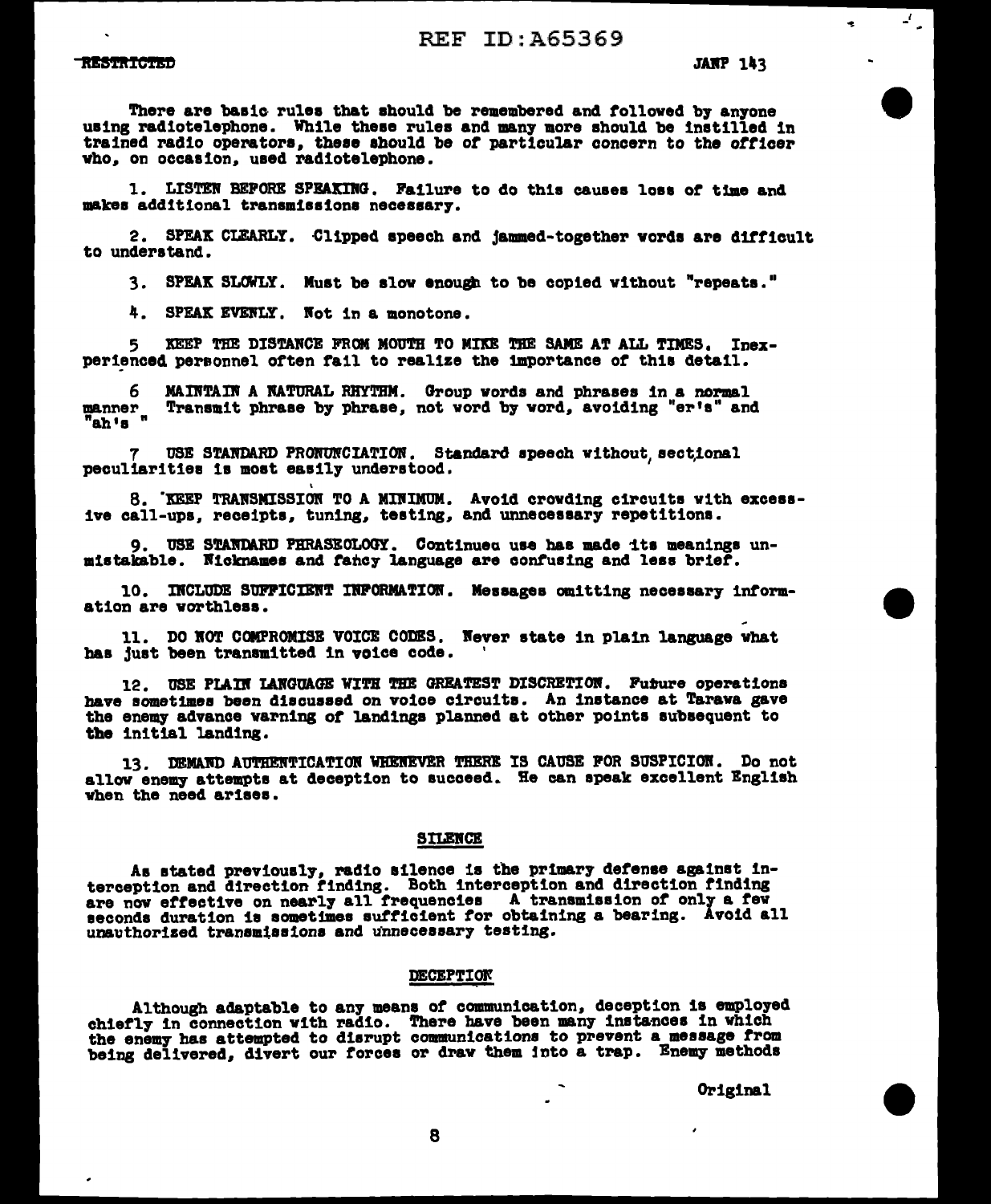•

•

•

include anavering call-upa and ottering to accept trattic, receipting tor measages which our stations have not been able.to copy, transmitting false orders by voice or radiotelegraph in plain language and originating messages pieced together from parts of intercepted messages.

The greatest defense against enemy attempts at deception is the correct use of authentication Incorrect authentication undermines communications and invites deception, especially in combat when seconds count. Even an occasional error tar trom the acene *ot* action is a serious matter. It delays traffic and • ercourages operators to distrust or disregard an important means of protection.<br>A vital message may be disregarded.

An incident illuatratea quite clearly vhat could happen in actual combat: "During maneuvers, the artillery in a Blue division dropped the uae of authenticators. The radio operator of a Red division paased himaelf off aa the Blue net-control station . He received location of units, plans of fire, and future movements; he directed fire into an empty field and along an unoccupied ridge, he persuaded the receiving operator to ignore the frantic calls of the real he persuaded the receiving operator to ignore the frambic calls of the real net-control station, and finally created so much confusion and mutual distrust among the Blue stations that radio communications broke down completely." Unless radio operators are thoroughly instructed and well-trained in the use of authenticators THEY WILL MAKE MISTAKES. In order not to forget about authenticatora it ia neceasary to review inatructiona and PRACTICE them

Japanese deceptive ingenuity in obtaining information from AAF radio operatora waa revealed by reporta from the Central Pacific. A B-29 which participated in a miaaion over Japan gave ita altitude, courae and speed in responae to a radio query, apparently from a plane that had become detached trom the formation Immediately the formation experienced intense and accurate antiaircraft fire. This could have been avoided by proper authentication Another B-29 on a later mission, in reply to a a1milar query, gave inaccurate information vith the reault that antiaircraft fire became "intenae and accurate" at an altitude tar below the B-29 formation.

Appropriate training manuals contain measures designed to prevent enemy interference from succeeding Listed below are some of the more important ones to be remambered by commanding officers as well as radio operators.

1 Improve procedure and circuit diacipl1ne. These should attain such perfection aa to nullify any attempt by an enemy to imitate procedure

Demand authentication whenever there is call for suspicion Plain language is more vulnerable to deception than encrypted traffic. A requeat for authentication vill usually expose and silence the most determined effort of deception. All personnel using radio must be able to authenticate PROMPTLY AWD ACCURATELY

3 Keep accurate logs. These will be useful in studying suspicious transmissions. Much can be learned from them.

4 Do not reveal the precedence of measagea awaiting tranamisaion if thia can be avoided. Doing thia may invite interference if the pre- cedence is high. The enemy may try to accept the mesaage, receipt tor cedence is high. The enemy may try to accept the message, receipt for<br>it or jam the transmission if all else fails.

5. Keep procedure meaaagea and service mesaages at a minimum Theae help the enemy to learn our procedure and meanings *ot* operating signals, thua making imitation comparatively easy.

6. Respond promptly on call-ups. Long call-ups 'are an invitation to the ememy to come in on a circuit.

7. Report all irregularities at once. Thia may help in discovering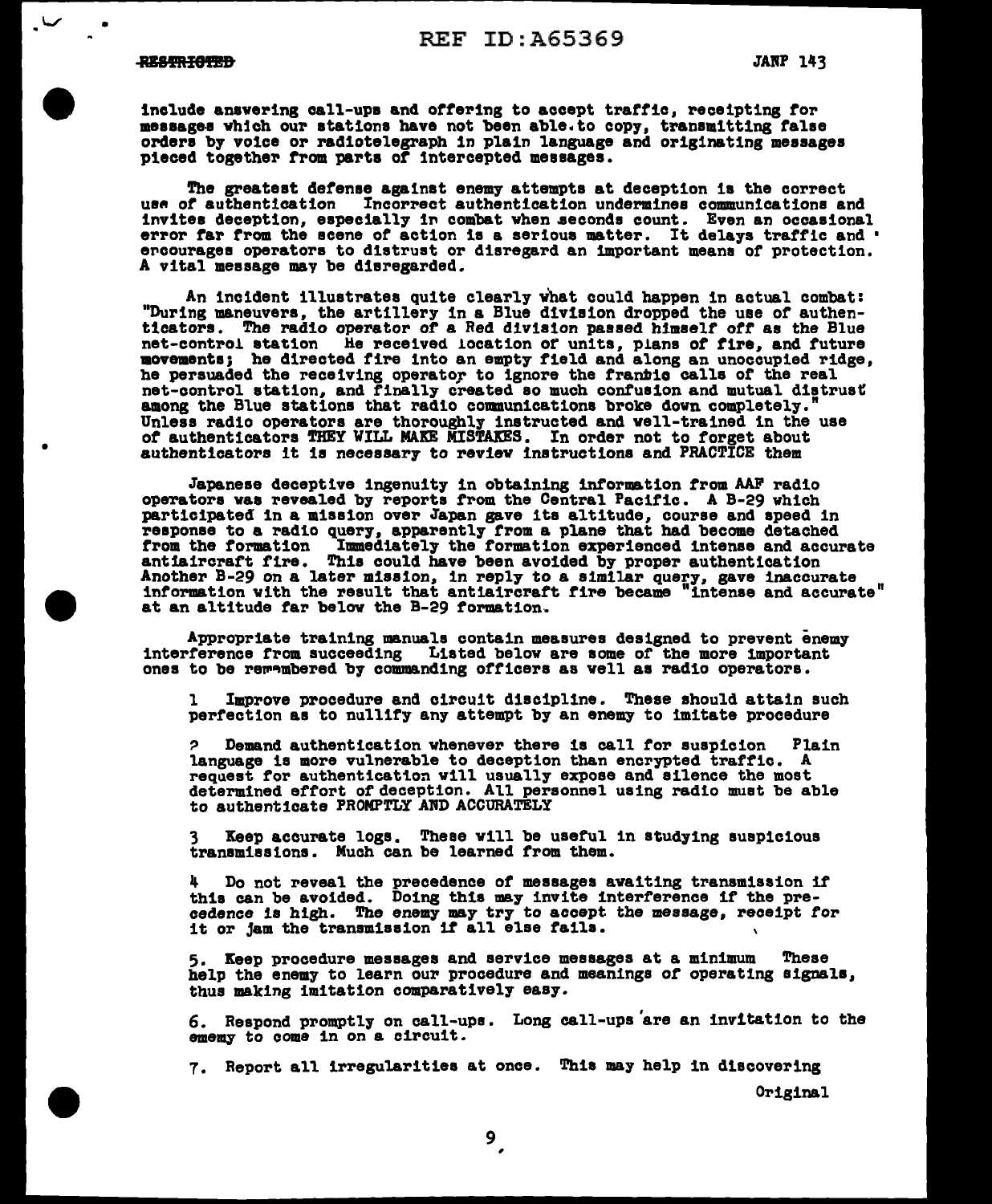**JANP 143** 

whether the interfering station is genuine or not. If it is not, this might also help destroy it.

"During the Tarava operation, a Japanese operator took over the the call of the commander of one of the transport divisions and and gave orders to land troops and supplies to the vestvard of a certain pier. The position of Jap automatic veapons at that time was such that this was the worst place to land. The operator was alert and suspicious. He demanded authentication. When this was not forthcoming, an urgent was broadcast to disregard this deception and the Jap attempt failed. This illustrates the necessity for constant use of authenticators during such periods.

8. In regard to radiotelephone, remember the two basic assumptions that must always be considered whenever radiotelsphone or wire circuits are used.

- a. All telephone calls over a circuit which has a radio link will be heard by the enemy.
- b. All telephone calls over wire circuits may be heard by the enemy.

"A telephone circuit which had a radio link was monitored for three hours. Headquarters Third U. S Army disclosed that during this brief period sufficient material was provided 'to enable friendly monitors to establish a fairly complete personality file for this headquarters, almost the complete order of battle for our higher echelons, and the exact coordinates of this headquarters advance command post one day prior to its opening "

Having treated the command functions in regard to signal security it would be well now to turn to the originator and determine his position in the over-all pattern of secure and efficient communications.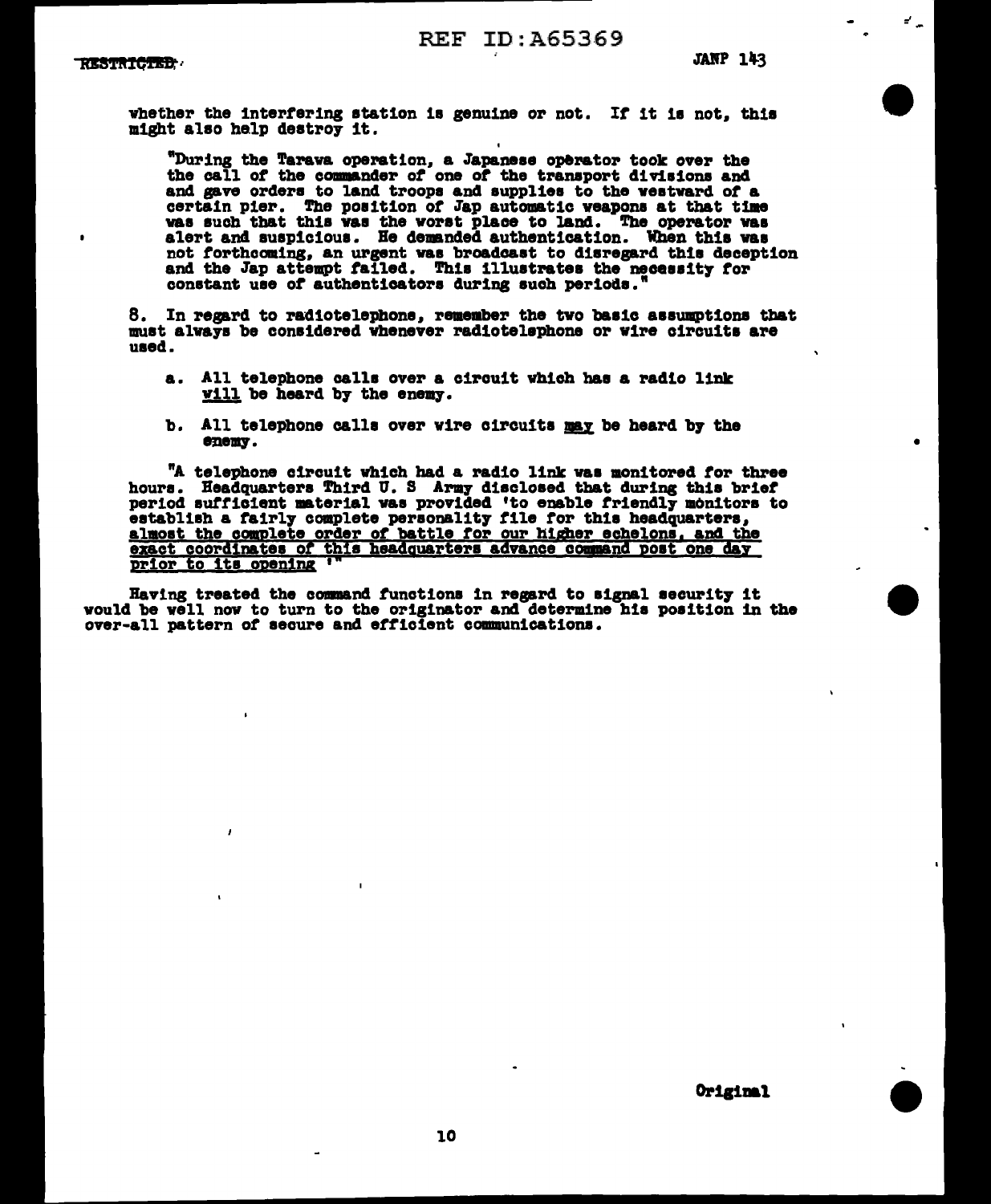•

•

•

#### CHAPTER II

#### THE ORIGINATOR AND COMMUNICATION SECURITY

The miaaion *ot* a military communication aervice ia to provide reliable, rapid and secure communication to command The moat direct, and often the only, contact that many officers have with communications is in the dapacity only, contact that many diricers have with communications is in the capacity this service are aware of and observe the relatively few basic rules which will assist materially in the accomplishment of this mission.

Messages which make the grade on security counts will usually be found satisfactory by any other communication standard Communication security begins with the originator His skill in drafting a classified message has an important bearing on the security or the ciphers used. If he has learned the secrets of brevity, his message will take less time to encrypt, transmit, and decrypt The net result of similar skill on the part of all originators will make a surprising improvement in the speed with which messages are trans-<br>mitted and delivered Clearness and exactness also pay dividends. A message which is not clear causes misunderstanding or necessitates a service message If the messages are classified, security suffers, and in any case the over-all speed or communications is reduced proportionately

#### MUST IT GO BY RADIO~

It is obvious that if no messages are originated no security problems<br>exist. This happy state of affairs cannot now be anticipated It is possible,<br>however, to keep a large proportion of communications out of the most rapid yet most insecure methods *ot* transmission. The first responsibility of an originator is to specify another but more secure means of communication than electrical whenever circumstances permit He can thus cooperate in keeping overloaded circuits clear enough for maximum speed when minutes are really important. By such cooperation he will use messenger service in the field in preference to electrical communication whenever practicable At sea he will make maximum use of dispatch boat, message drop, or visual means, depend-<br>ing on the length of his message, weather conditions, radio silence requirements and other factors On shore he has a fast mail service of unlimited capacity at hia diaposal, at least in the United States, or he may employ guard mail or air courier services and sometimes diplomatic pouch if he is in a foreign country.

U S mail service frequently equals the speed of a lov precedence message. In continental United States no two points are more than a day apart for mail planes, and the U S postal system is sufficiently secure for most confidential and secret communications.

Before using radio or any other electrical means *of* communication, therefore, an originator should invariably ask himself, "isn't there some other way<br>of getting this message to the addressees which will serve just as well and is at the same time more secure?" Sometimes methods other than radio are faster. This has been the case with visual methods more than once during landing operations, and the same has proved true for mail plane service in advanced areas as well as in the United States.

#### WHO NEEDS TO KNOW?

The second responsibi11t1 *ot* all vho draft or release messages ia to 'keep addreasees at a minimum. Unnecessary addressees lengthen the text or the heading unduly, and often make it necessary to relay a message on more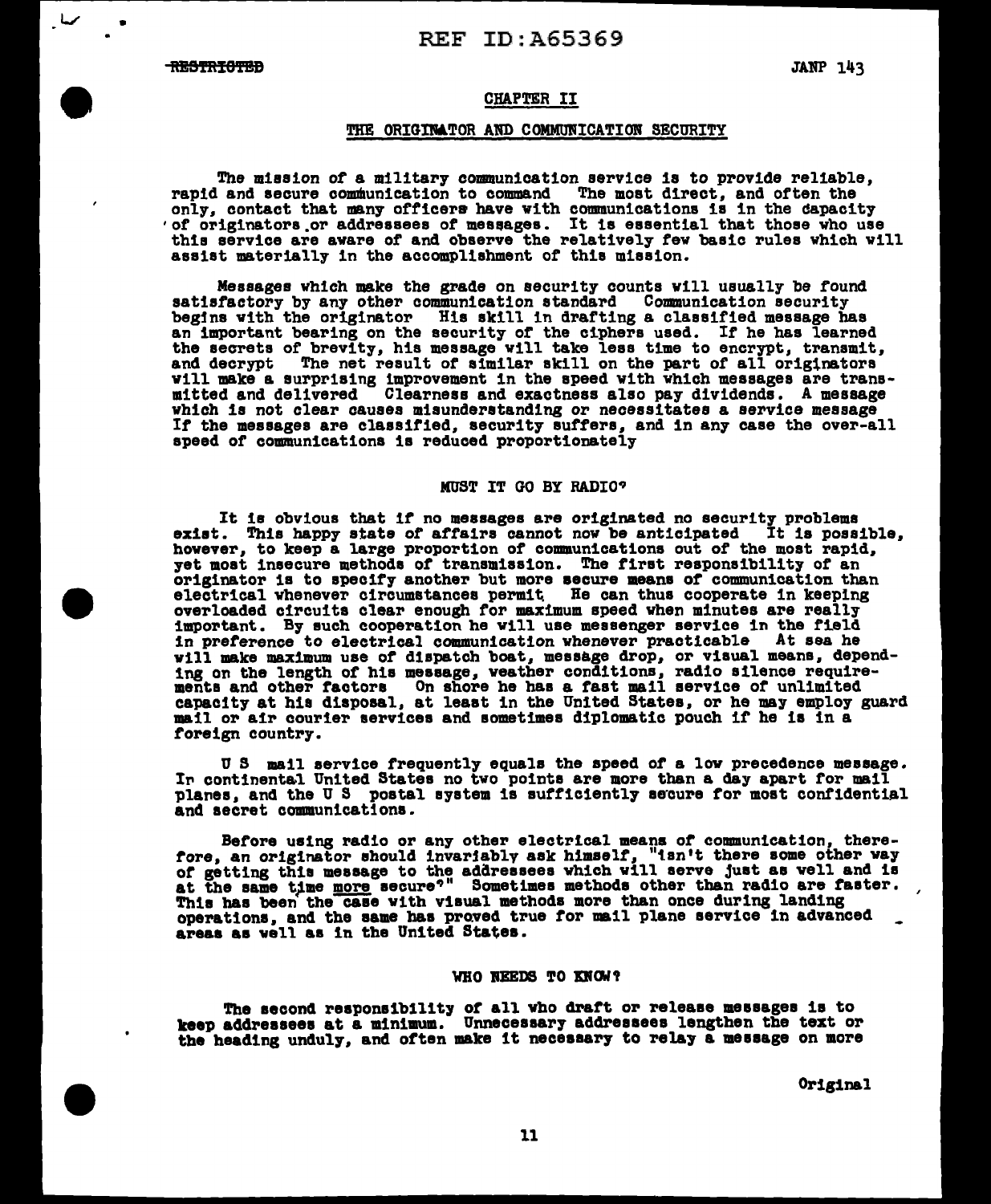$\ddot{\bullet}$ .

•

circuits than would otherwise be required. Sometimes a more widely held and therefore less secure cipher must be employed bedkuse a remote outpost is addressed.

Failure to include an addressee who needs the information a message contains can be potentially more harmful to security, however, than unnecessary tains can be potentially more harmful to security, however, than unnecessary addressees. The reason is that it may be necessary to re-encrypt the message in a different cipher for an addressee whom someone thought of too late. The dangers of re-encryption are well known Any progress an enemy may have made in breaking one or the systems can be applied to the other vhen a re-encryption is detected.

The tendency toward including too many addressees is international. The rolloving statement was round in 1944 in the notebook *ot* a Japanese officer:

> "The purposeless designation of addressees on a grand scale complicates the ~xchange *ot* communications and leads to an increase in the number of messages.

Truer words were never spoken. Here again it is the originator to a large degree who determines the speed and efficiency of his servant, the communication system.

#### HOW SOON MUST IT BE ACTED ON?

A third responsibility connected with the dratting *ot* messages is judicious requiring the utmost speed were delayed by other messages which had been assigned equally high precedence merely because the persons who drafted them thought their own messages the only really important messages being orig overlooked the need tor economical use or existing circuits. In one case, which caused widespread comment and brought vigorous action, a red-hot operational<br>priority dispatch from the Commander-in-Chief of the U.S. Fleet was delayed<br>6-1/2 hours and arrived too late to serve its purpose. That same afte o-i/2 nours and arrived too late to serve its purpose. That same arternoon as<br>it turned out, there were 110 other operational priority dispatches waiting to be transmitted, most *ot* them 'barel7 lukewarm. Subsequent investigation shoved that scarcely a dozen were of sufficient urgency to justify the precedence<br>carried. Another case involving the misuse of precedence occurred at and army<br>headquarters. A message with priority precedence came in addressed to otticers vho were not at that headquarters. It vas necessary to go back to the originator in order to find out whether the message bad been addressed correctly. "Sit on the message," the originator replied. "The tvo officers are on their way and arrive in a couple *ot* days."

In many cases a high precedence may be required tor the action addressee, but a lover degree will suttice tor 1ntormation addressees. It message drafters make a habit of assigning a lover precedence to information addressees when practicable, communicationa will be able to function more rapidly when speed is required.

The following considerations are also of great importance in the intel--1.igent use *or* precedence:

1. Precedence begins when a message is drafted. It is only fair to expect originators and releasing officers to handle it with the same speed they expect of communications.

Precedence is a guide for communication personnel, not addressees. 2. Frecedence is a guide for communication personnel, not addressed:<br>It is better to ask whether the text alone requires prompt action than to insist on speed *ot* transmission, since high precedence gains speed on

Ortg1ml

•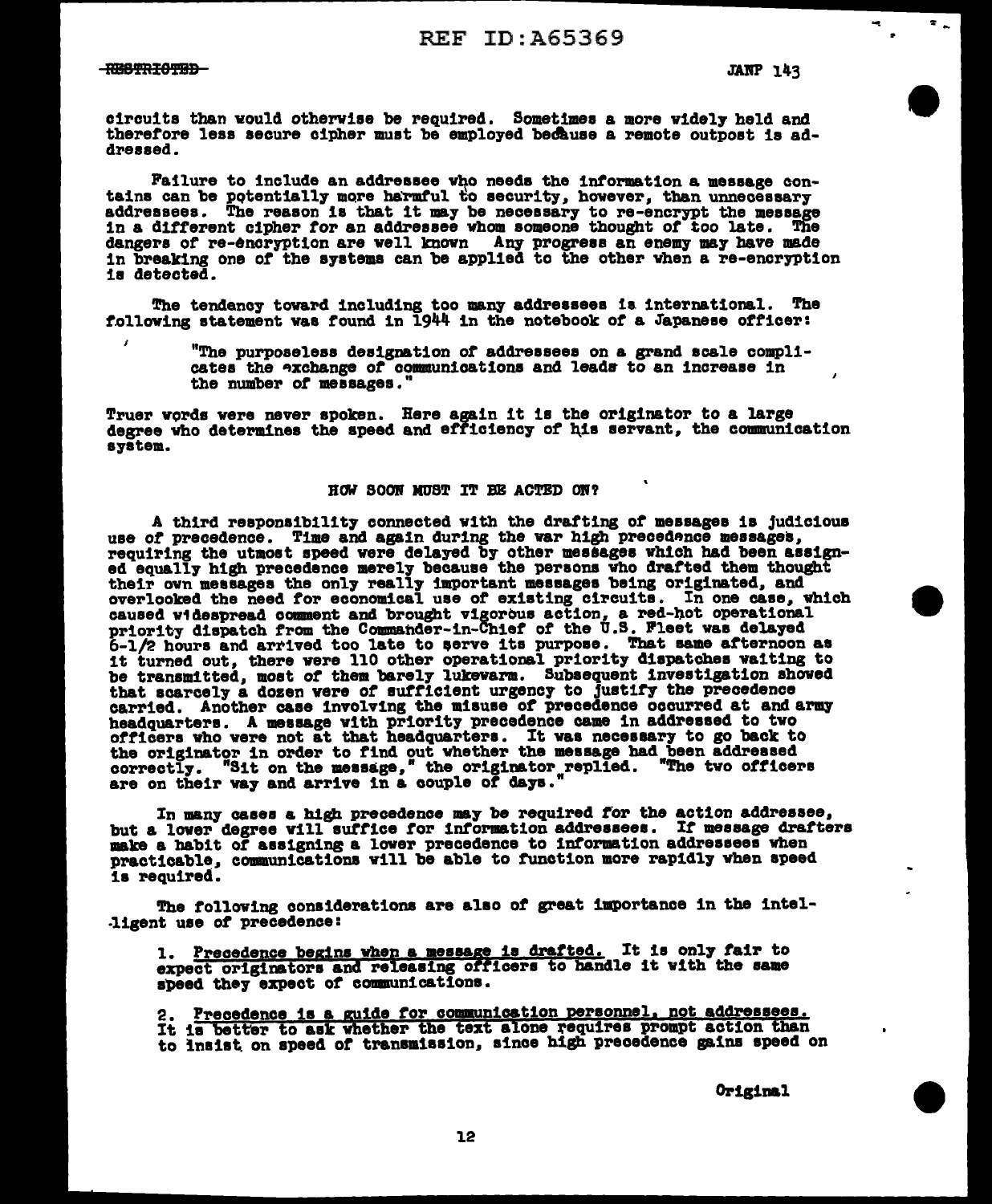**RESTRICTED** 

the circuits only and does not require prompt action on the part of the addressee.

3. Time zone differences have an important bearing on precedence. For example, routine precedence may be too high for a westbound message and too low for an eastbound message. It is not intelligent generalship nor admirable naval tactics to assign a precedence which results in delivery during the night when no action is necessary until the following morning.

#### DOES IT SAY WHAT YOU MEAN?

Drafting the text with completeness, clearness, and brevity is never easy.<br>fatience, practice, and resourcefulness are needed. The first try is not likely to be satisfactory unless the drafter has had thorough training and considerable experience. A dictated message is almost certain to be wordy and there-<br>fore very unmilitary If it doesn't contain too many words, it probably contains long, pompous ones which are out of place in message texts.

Completeness is the first requirement of a well drafted message. If it does not give all the necessary facts, it may be little better than no message at all, especially when combat is imminent or in progress

During 1943 the enemy was able to sink one of our ships and escape unharmed from American waters because of incomplete messages and failure to send a message at all. One plane reported the rescue of survivors but failed to give the time or position of the attack, or the course of the enemy submarine. Another neglected to make an amplifying report. A third plane failed to give the position of the submarine or to communicate with a plane which was in a position to assist; it also failed to make adequate amplifying reports and used code when speed was vital and plain language would have been of little value to the enemy Accuracy is also of vital importance. Downed aviators were sometimes lost during the war because reporting planes in their eagerness to hasten a rescue gave incorrect positions. Later corrections did not always get through. Numerous instances could be cited.

Clearness is another major factor in message drafting. A message which does not say exactly what the originator intends to say or one which can be<br>read with two quite different meanings is likely to lead to confusion and<br>disaster. This fact was forcefully stated in a CINCPAC-CINCPOA report of operations in the Pacific:

> "A little thought will show that the dispatches one sends may be more vitally important than anything else he is likely to do in the battle; and that however great the stress of the situation, one must apply to their contents and phrasing the same cool, calculating judgment that he would use in spotting salvos, launching bombs or torpedoes, or maneuvering his ship or plane against the enemy.

"Let us suppose (for the emphasis of comparison only) that one of our ships or planes should desert in the face of the enemy and seek safety in flight, or that its personnel should be so flustered by danger as to be ineffectual in the battle. The very thought is<br>abhorrent to us; and yet if this thing should happen, the harm done<br>might not be serious. It would be only one unit failing; and others<br>of sterner stuff could

"But a single inaccurate or misleading dispatch, though drafted<br>by someone of impeccable loyalty and courage, can easily work far<br>greater harm than the foregoing suppositious defection, since it<br>may be the cause of error o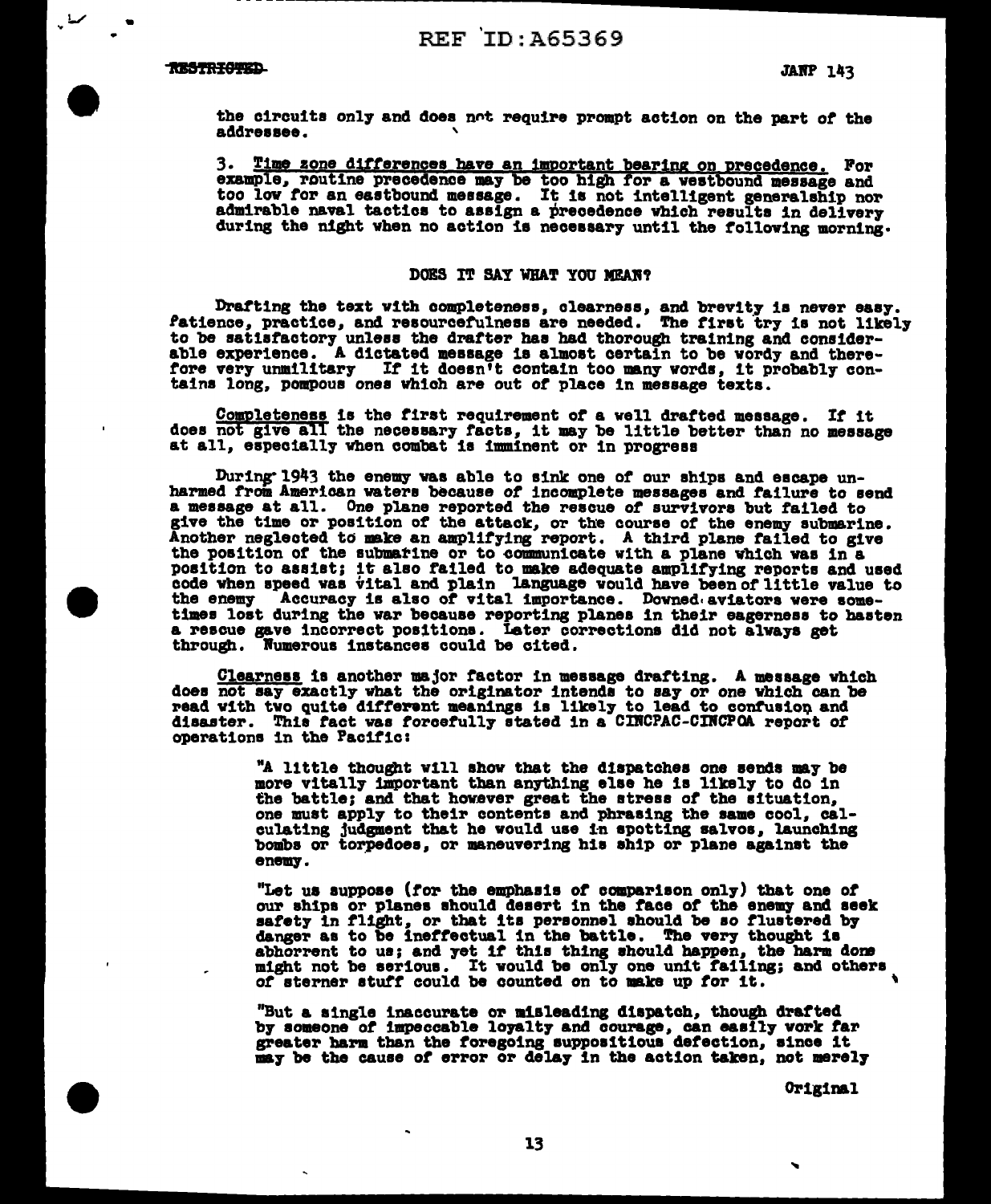.. -,,. •

•

by one plane or ship, but by whole groups or forces. Thus, from the standpoint or the results, a rorce thirsting tor combat with the enemy, but hunting for him in the wrong place because *ot* a too-hastily worded dispatch may fail as badly as though it bad little stomach for fighting at all  $\ldots \ldots$ .

Lack of clearness affects communication sequrity as well as operational security in a very definite way Ir time permits, each addressee must ask for-clarification The resulting exchange or communications may not be com-pleted during the day on which it began, and in wartime call sign ciphers or cryptosystems which change daily will be linked, thus facilitating compromise.

#### CAN IT BE MADE SHORTER?

Studies indicate that messages can be clear and complete yet considerably shorter than the average military message now is. Here are five ways in which brevity can be achieved:

1 Kill unnecessary amplifying details. Strike, search and intelligence reports were frequent offenders during the war. Only information of operational value was needed. Reconnaissance and situation reports from secondary areas were over-written 25%-75%.

2. Strike out superfluous words such as number, following, and dated, before submitting a message for release, thus:

| As Sent                                                                                                                                                                                          | Recommended                                                                                                                       | <b>Saving</b>                                 |
|--------------------------------------------------------------------------------------------------------------------------------------------------------------------------------------------------|-----------------------------------------------------------------------------------------------------------------------------------|-----------------------------------------------|
| reurser <u>num</u> ber 981<br>answers request contained in your<br>urltr dated six July<br>CNO dispatch 292359 June<br>following items needed colon<br>accomplish repairs<br>to effect repair of | <b>REURSER 981</b><br><b>ANSWERS YOUR</b><br>URLTR SIX JULY<br>CNO 292359 JUN<br><b>NEED</b><br><b>REPAIR</b><br><b>TO REPAIR</b> | 43%<br>62%<br>29%<br>43%<br>84%<br>65%<br>50% |

A submarine in the eastern Mediterranean in one instance used north and east 18 times in a single message. Neither word was needed more than once for clearness

3 Use shorter words and phrases. Request expressions are among the worst.offenders For cryptosecurity as well as brevity the following substitutions are preferable:

| As Sent                                                                    | Recommended                                             | Saving            |
|----------------------------------------------------------------------------|---------------------------------------------------------|-------------------|
| Request reply .<br>Request following items<br>Request shipment five spares | <b>ANSWER</b><br><b>SEND</b><br><b>SHIP FIVE SPARES</b> | 50%<br>81%<br>44% |

In all such expressions please is understood.

Report and advise are two other words, which, like request, occur too notic dimensions of the shape of the shipping date might well be replaced with the simple question HOW SOON CAN YOU SEND.

4. Use authorized abbreviations. They are well known, and their use saves time and trouble. When an abbreviation is very short and a garble of one or two letters of the abbreviation may be represented by their phonetic vords--unless the word itself is shorter than the phonetics tor its abbreviation. A/C apart from identifying words might give trouble,

Original

•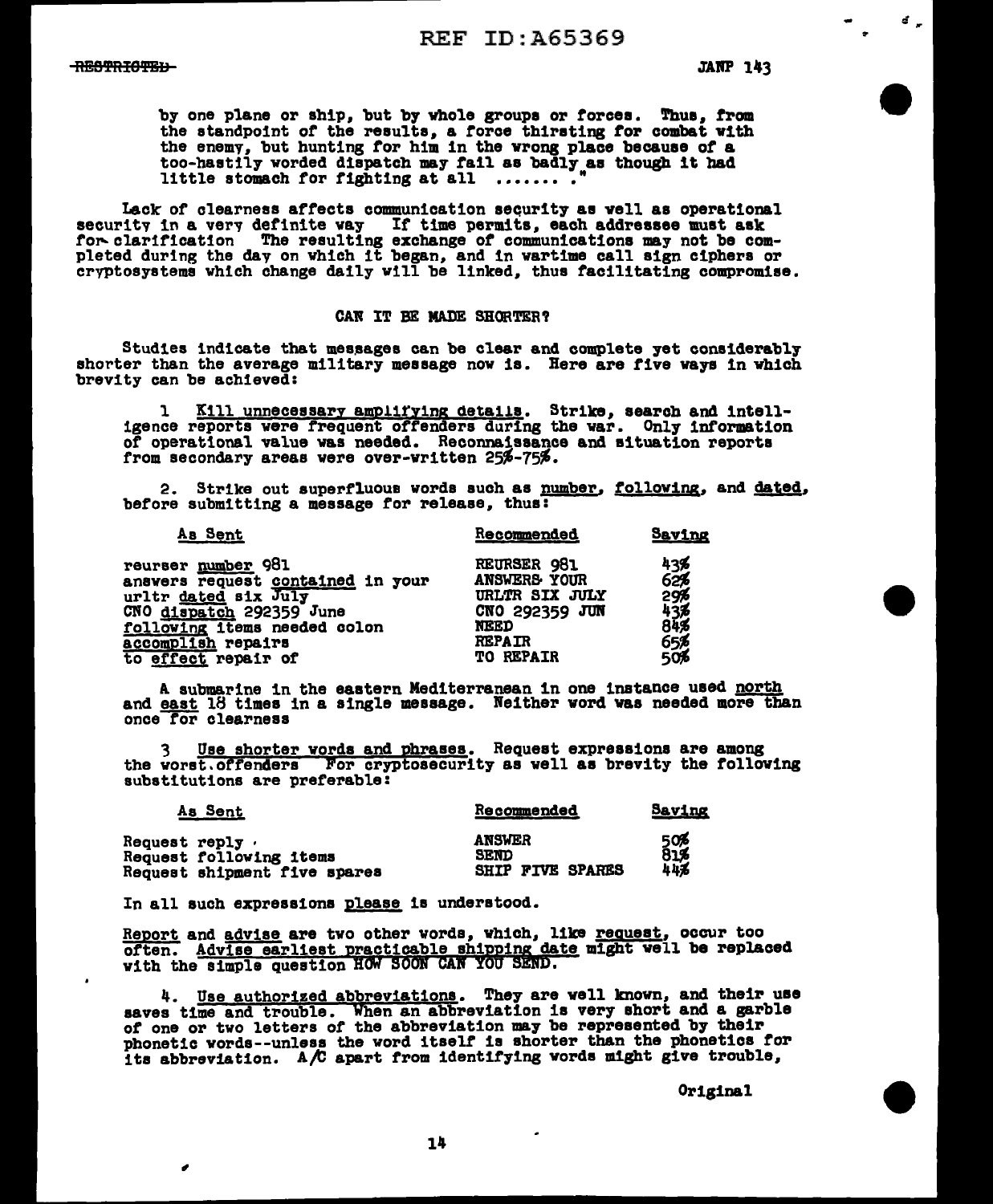-RBOTRIOTED

**JANP 143** 

but ABLE SIANT CHARLIE is twice as long as AIRCRAFT.

5. Avoid unnecessary use of phonetics. They only waste space in<br>expressions like UNCLE SUGAR MIKE CHARLIE, but they serve a useful purpose<br>in LOVE SUGAR TARE when used apart from the name, number, or other iden-<br>'tificatio length:

CHARLIE OBOE MIKE DOG TARE NAN YOKE DOG for COMDT NYD SUGAR OBOE NAN YOKE DOG for SUPOF NYD UNCLE ROGER SUGAR SLANT ROGER apparently for URSER ROGER YOKE EASY XRAY PETER BAKER SLANT LOVE apparently for RAILWAY EXPRESS BLADING ITEM NAN VICTOR apparently intended to mean INVENTORY

This little orgy lengthened the message by 18 groups or about 20%, and the message would have been 10 groups shorter than it was if all of these words had been fully spelled.

Other useful ways of achieving brevity include the deletion of unnecessary punctuation. Telegraphic style has small place for it, and its use should be severely limited. Combining reports is another important way to reduce traffic. Fuel and ammunition reports for example, may serve their purpose equally well if required less frequently.

#### DON'T OUOTE

Quotations from another message or almost any other source are a security hazard The danger is much greater with some cryptosystems than others, but<br>an originator has no way of knowing which cryptosystem will be used. The rule is therefore very simple: restate in different words if necessary, but avoid verbatim quotations.

#### WHAT ABOUT THAT REFERENCE?

References are security hazards if they appear too often at the beginning They should be buried in the text. Plain language references of a message to encrypted messages are dangerous in that they often reveal the subject of referenced messages For this reason plain language references to encrypted messages are limited to those which consist of the date-time group reference plus one or more of the following words - Affirmative, Negative, Interrogatory, Comply, or Letter

#### DOES IT AFFECT THE NATIONAL SECURITY?

The final responsibility of the drafter, once he has assigned a reasonable precedence and drafted the text securely is to classify realistically Overclassification on a large scale undermines respect for the higher classifications, overloads the secret keys to cryptosystems, and encourages laxity in handling and safeguarding documents and the information they contain. Underclassification is dangerous but much less common. Frequent reference to the definitions of Top Secret, Secret, Confidential, and Restricted in Army or Navy Regulations will help all drafters of messages to find the happy medium between underclassification and overclassification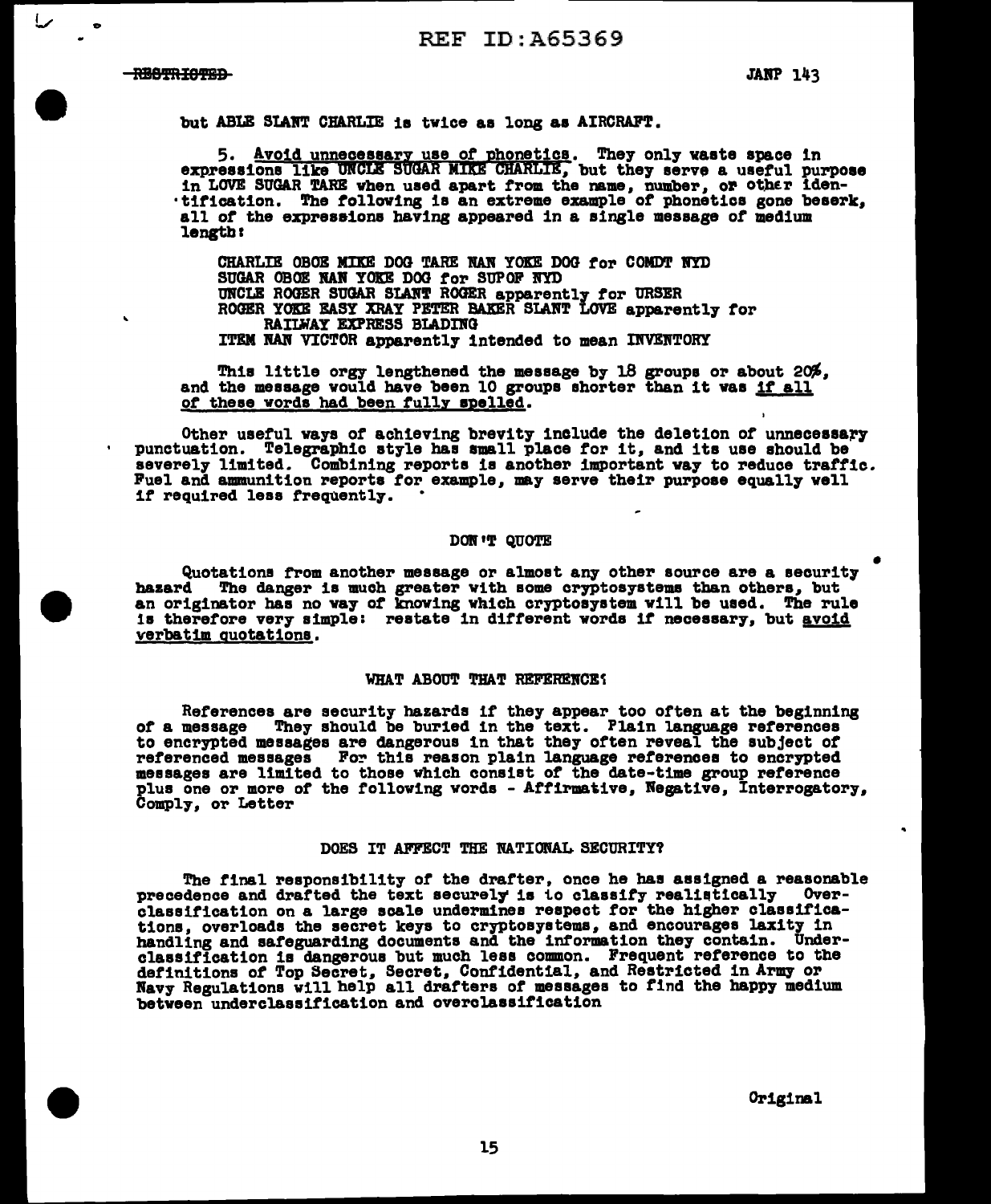100999109950-

**JANP 143** 

÷

a.

 $\epsilon$  .

 $\lambda$